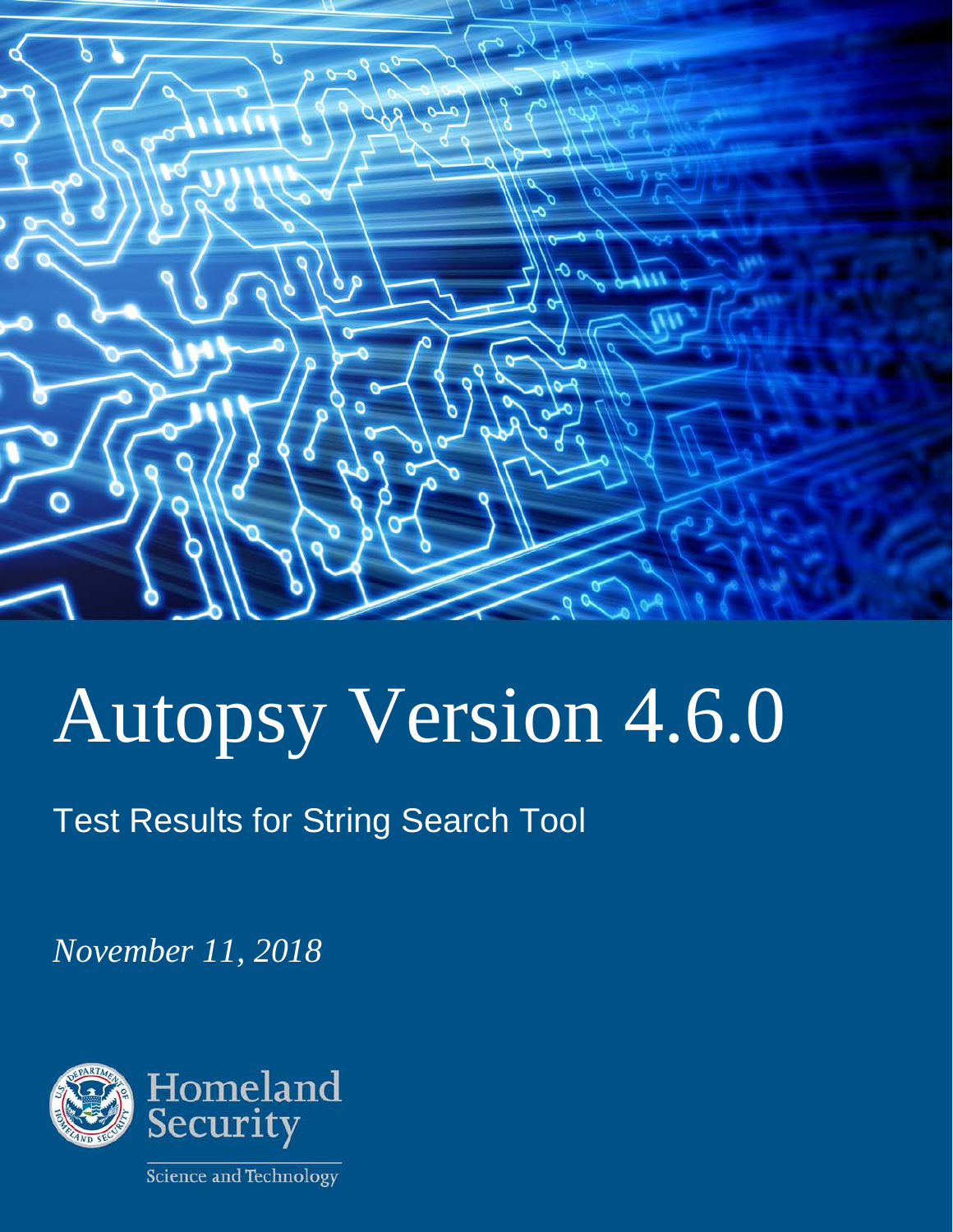This report was prepared for the Department of Homeland Security Science and Technology Directorate Cyber Security Division by the Office of Law Enforcement Standards of the National Institute of Standards and Technology.

For additional information about the Cyber Security Division and ongoing projects, please visit the DHS website.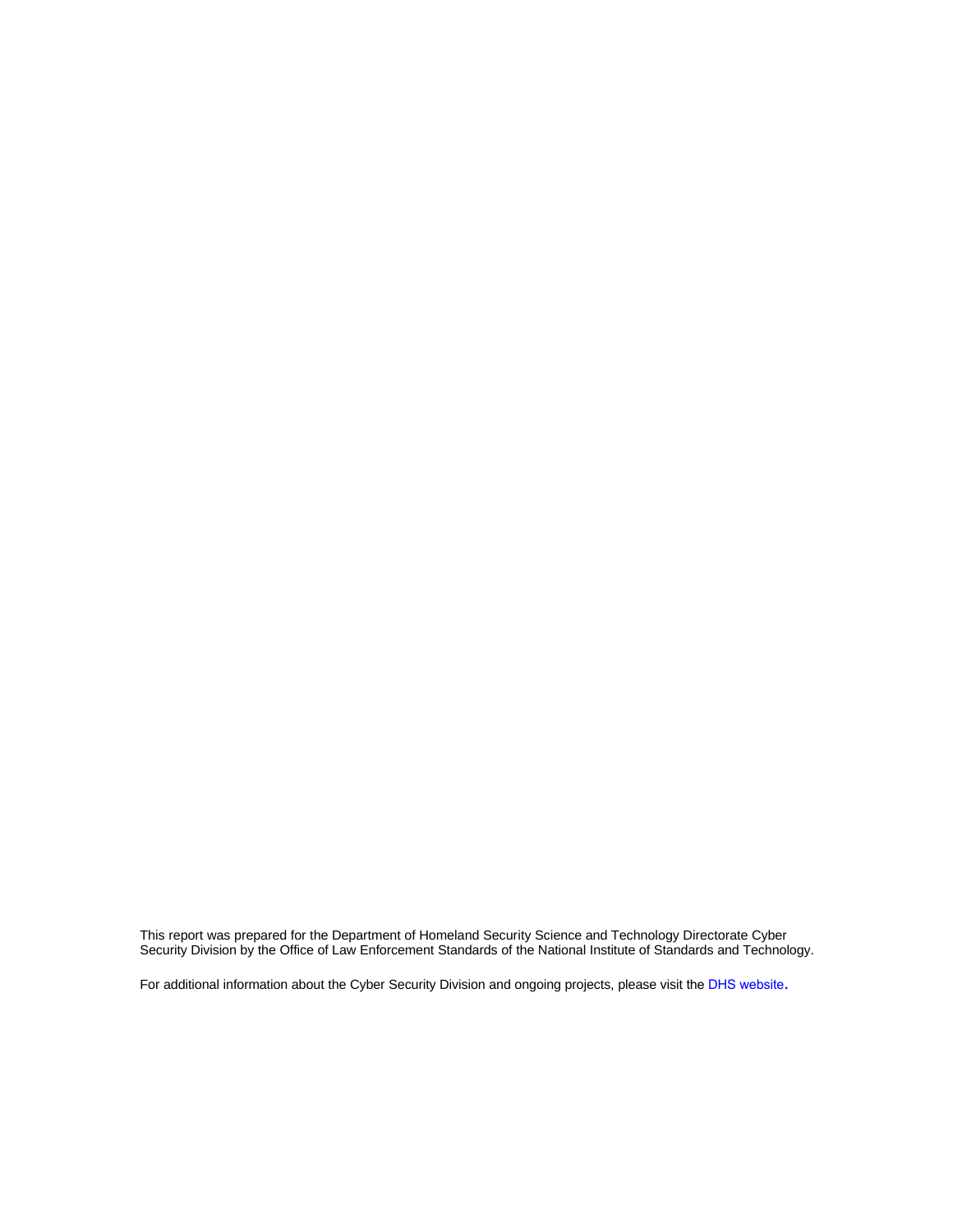**November 2018** 

## **Test Results for String Search Tool: Autopsy Version 4.6.0**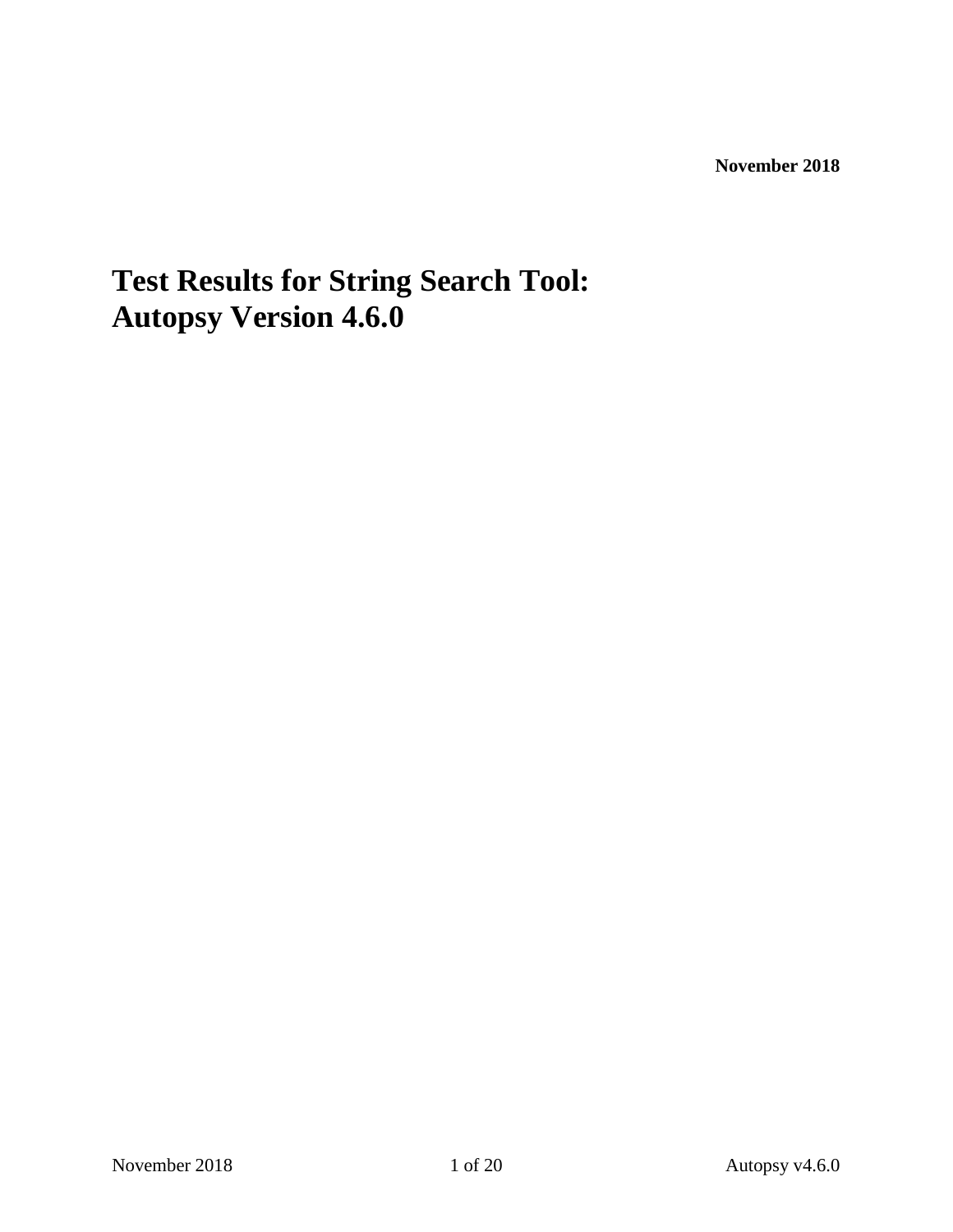#### **Introduction**

The Computer Forensics Tool Testing (CFTT) program is a joint project of the Department of Homeland Security (DHS), the National Institute of Justice (NIJ), and the National Institute of Standards and Technology (NIST) Special Programs Office and Information Technology Laboratory (ITL). CFTT is supported by other organizations, including the Federal Bureau of Investigation, the U.S. Department of Defense Cyber Crime Center, U.S. Internal Revenue Service Criminal Investigation Division Electronic Crimes Program, and the U.S. Department of Homeland Security's Bureau of Immigration and Customs Enforcement, U.S. Customs and Border Protection and U.S. Secret Service. The objective of the CFTT program is to provide measurable assurance to practitioners, researchers, and other applicable users that the tools used in computer forensics investigations provide accurate results. Accomplishing this requires the development of specifications and test methods for computer forensics tools and subsequent testing of specific tools against those specifications.

Test results provide the information necessary for developers to improve tools, users to make informed choices, and the legal community and others to understand the tools' capabilities. The CFTT approach to testing computer forensics tools is based on well-recognized methodologies for conformance and quality testing. The CFTT approach tests features that forensic labs are likely to use on a regular basis. Interested parties in the computer forensics community can review and comment on the specifications and test methods posted on the CFTT website.

This document reports the results from testing the string search function of Autopsy Version 4.6.0 using the CFTT Federated Testing Test Suite Version 4.0 (beta version, final to be released in 2018) using String Searching data set Version 1.1.

Federated Testing is an expansion of the CFTT program to provide forensic investigators and labs with test materials for tool testing and to support shared test reports. The goal of Federated Testing is to help forensic investigators to test the tools that they use in their labs and to enable sharing of tool test results. CFTT's Federated Testing Forensic Tool Testing Environment and included test suites can be downloaded by visiting CFTT website and selecting Federated Testing. The results can be optionally shared with CFTT, reviewed by CFTT staff, and then shared with the community.

Test results from this and other tools can be found on DHS's computer forensics web page.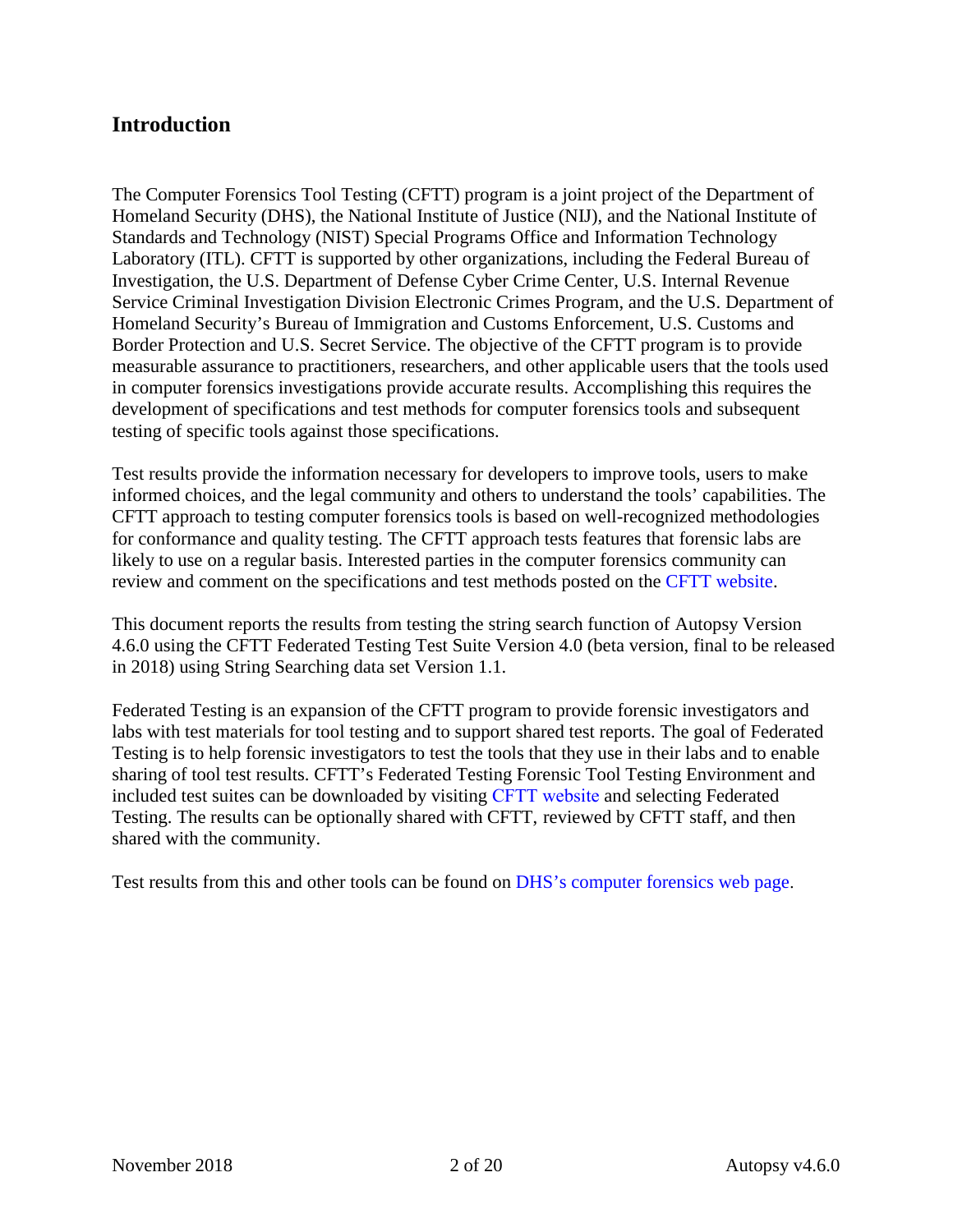#### Table of Contents

| 1                          |       |  |
|----------------------------|-------|--|
| 2                          |       |  |
| 3                          |       |  |
|                            | 3.1   |  |
|                            | 3.2   |  |
|                            | 3.2.1 |  |
|                            | 3.2.2 |  |
| $\boldsymbol{\mathcal{L}}$ |       |  |
|                            |       |  |
|                            | 4.1   |  |
|                            | 4.1.1 |  |
|                            | 4.1.2 |  |
|                            | 4.1.3 |  |
|                            | 4.2.  |  |
|                            | 4.2.1 |  |
|                            | 4.2.2 |  |

#### List of Tables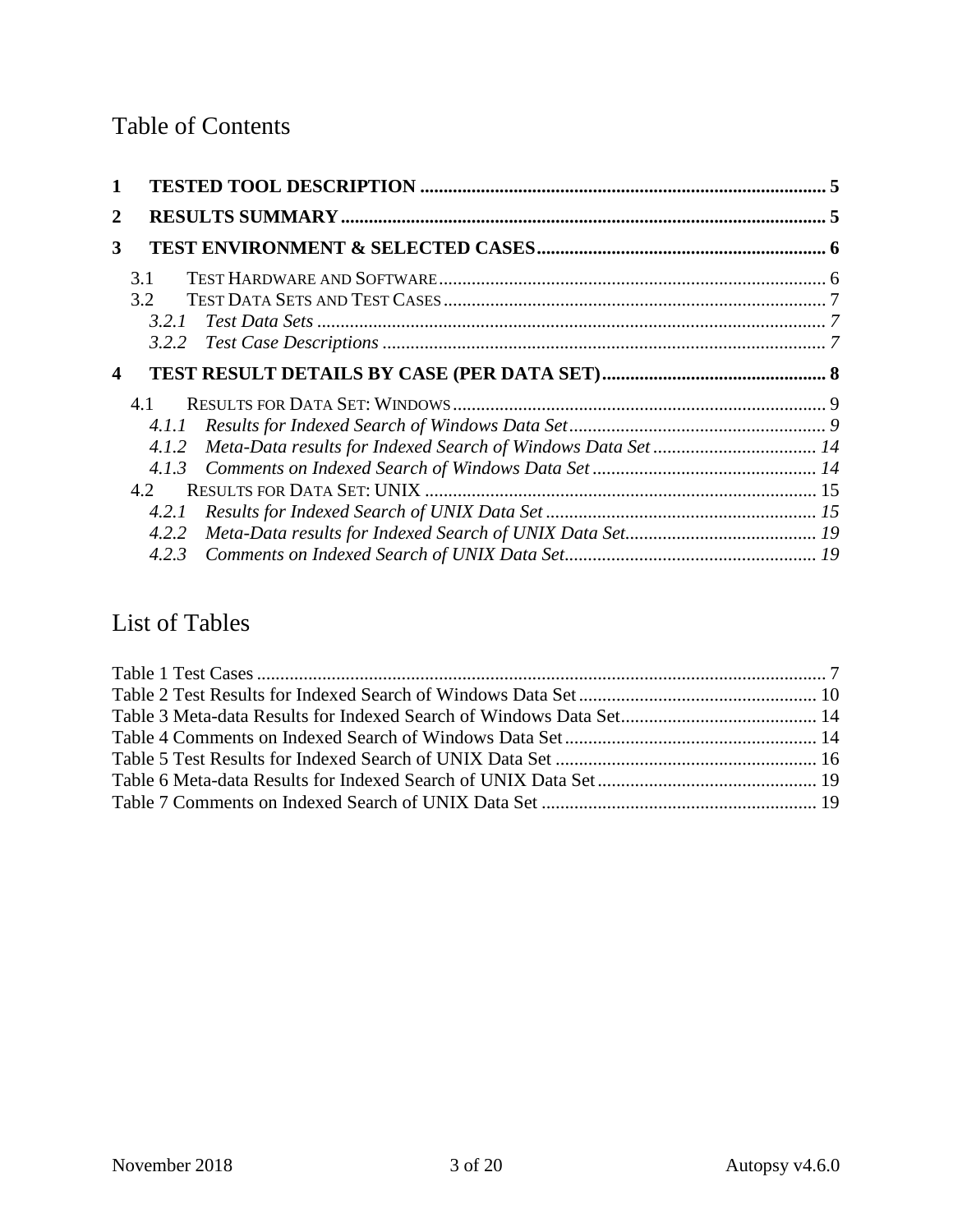#### **How to Read This Report**

This report is organized into these sections:

- 1. Tested Tool Description. The tool name, version, and vendor information are listed.
- 2. Results Summary. This section identifies any significant anomalies observed in the test runs. This section provides a narrative of key findings identifying where the tool meets expectations and provides a summary of tool behaviors that did not meet expectations.
- 3. Test Environment & Selected Cases. Description of hardware and software used in tool testing and a list identifying the applicable test cases from the Federated Testing String Search Test Suite.
- 4. Test Result Details by Case. Automatically generated test results that identify anomalies. 4. Test Result Details by Case. Automatically generated test results that identify anomalies. November 2018 4 of 20 Autopsy v4.6.0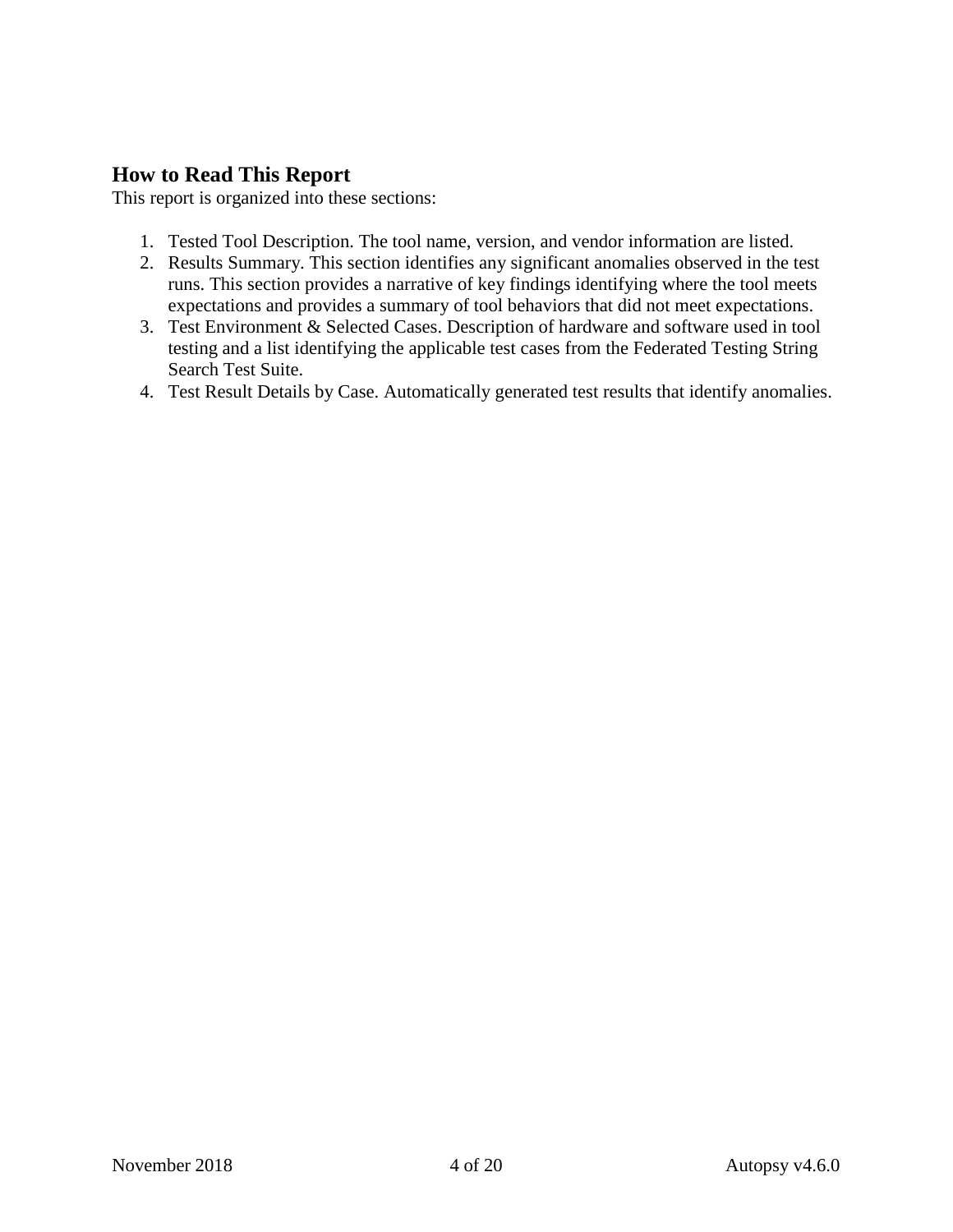## **Test Results for String Search Tool: Autopsy Version 4.6.0**

### <span id="page-6-0"></span>**1 Tested Tool Description**

 Tool Name: Autopsy Tool Version: 4.6.0 Vendor: Open Source Tool from https://www.sleuthkit.org/

#### <span id="page-6-1"></span>**2 Results Summary**

 aspects of searching for text. Trying to cover every feature is not practical, but these test cases do cover a broad range of features. The features that are addressed in the full test data set (including The test data set and test cases used to create this test report are limited to frequently encountered features that Autopsy does not support) are listed below:

- • File System: MS Windows (FAT, exFAT, NTFS) and UNIX-like (Ext4, OSXJ -- Mac OS Extended (Journaled), OSXC -- Mac OS Extended (Case-sensitive, Journaled) and APFS – Apple File System).
- String Location: Active File, Deleted (but recoverable) file, Unallocated Space, and Meta-Data.
- Search Method (aka search engine): Indexed, Live or Physical.
- String Encoding: ASCII, UTF-8, UTF-16BE and UTF-16LE with and without a **byte order mark**.
- Normalized Unicode: Match alternative forms of character representation, e.g., the substring "if" of the string "infinity" could be represented by a single ligature character or two separate characters, a letter with a diacritic mark could be represented by either one or two characters. A search for any one representation should match either representation.
- • Language: In addition to English, strings representative of diacritical marks (German, French, Spanish), non-Latin characters (Russian), right-to-left presentation (Arabic), and Asian languages (Chinese, Japanese and Korean).
- Fragmented File: String that spans two disjoint file fragments.
- Logical Operations: Combine search results with logical operators **and**, **or** and **not**.
- • Stemming: Match inflected forms derived from a word stem, e.g., a search for *run* should also match *runs*, *running* and *ran*.
- Embedded Formatting: String with embedded formatting. MS Word and HTML.

The following features are not supported by Autopsy:

- Live or physical search engines.
- Normalized Unicode string searching.
- Logical operations in searches.
- Stemming search.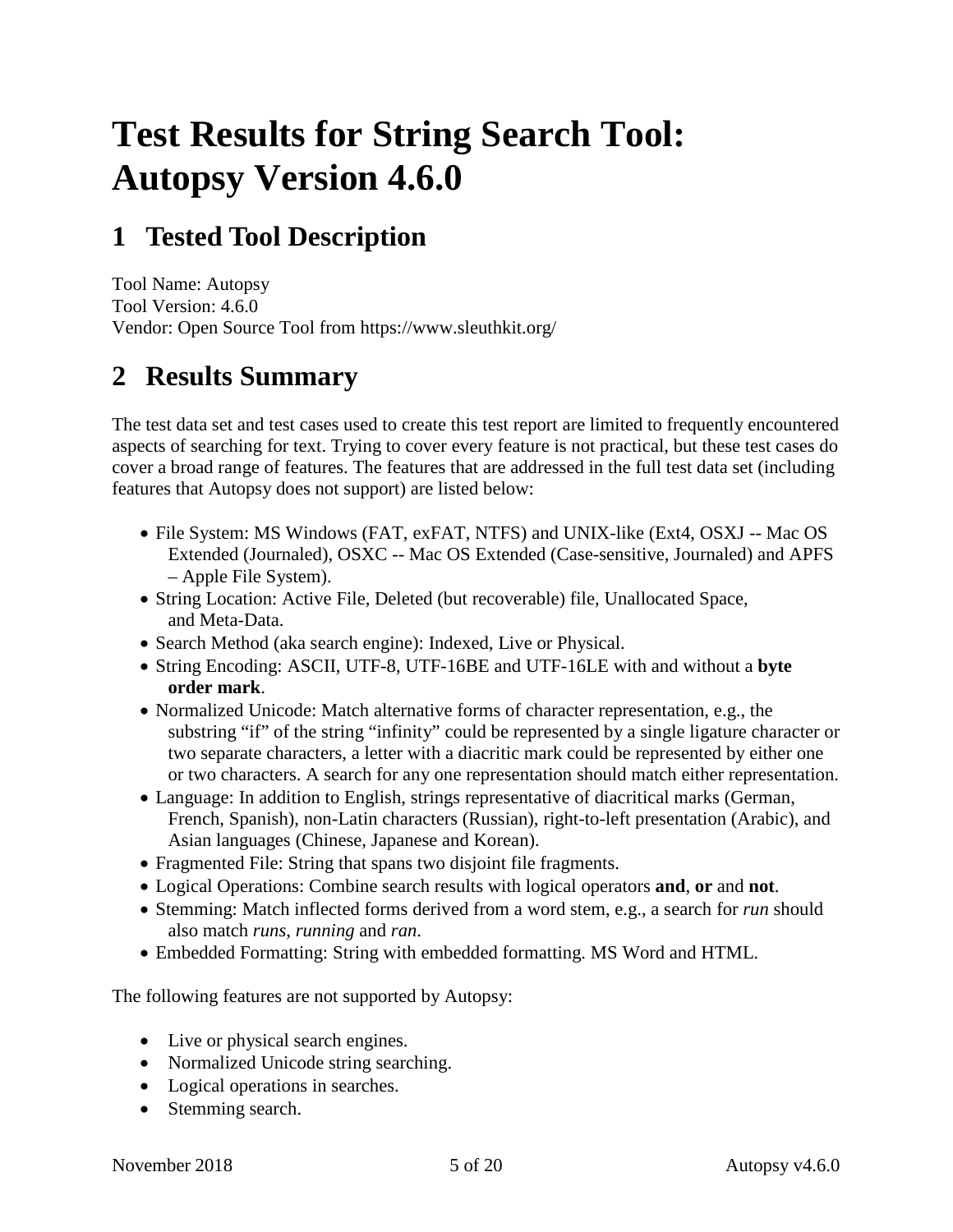• Apple File System is not supported, but it is treated as unallocated space.

The following results were observed (more details in Section: [4\)](#page-9-0):

- • With a few exceptions, all search targets located in active and deleted files were found. The exceptions where strings were missed were:
	- o UTF-8 encoded strings, "flintlock" and "rifle," contained in a MS Word .doc file were not found.
	- o The phone number "(901)555-1111" was not found by the built-in phone number search. The string was found if searched for directly.
	- o For Unicode strings with multiple representations, e.g., diacritic marks such as Spanish "tilde" or ligatures such as "if" the search is not normalized, i.e., only the representation that is an exact match to the search string is returned rather than all the equivalent strings.
	- o The Apple File System was treated as unallocated space.
- Some UTF search strings located in unallocated space were missed.
	- o UTF-16 strings encoded with a byte-order-mark for Chinese/Japanese Kanji, Korean, Japanese Katakana, French, and German were not reported, but Japanese Hiragana was reported.
	- o Chinese/Japanese Kanji UTF-16 strings encoded with a byte-order-mark were not reported, but strings without a byte-order-mark were reported.
	- o The Kanji for " $\Box$   $\Box$ " located in unallocated space was always missed, regardless of encoding.
	- o UTF-16 strings for Russian and Arabic were reported regardless of encoding with a byte-order-mark.
- The **Global Keyword Search Setting** exhibited unexpected behavior for certain settings.
	- storage was missed. If either UTF-16 or UTF-8 was selected, the missing text was o When both UTF-8 and UTF-16 were not selected. ASCII text in unallocated found.
	- o When the **Han** language was selected. Some non-**Han** text (in various encodings including ASCII) in unallocated space was missed. Non-**Han** language selections had no observed impact on other languages.
- Korean text was not displayed correctly in the user interface but was correctly rendered in generated reports.

#### <span id="page-7-0"></span>**3 Test Environment & Selected Cases**

<span id="page-7-1"></span>This section describes test hardware, software, test data sets and test cases.

#### **3.1 Test Hardware and Software**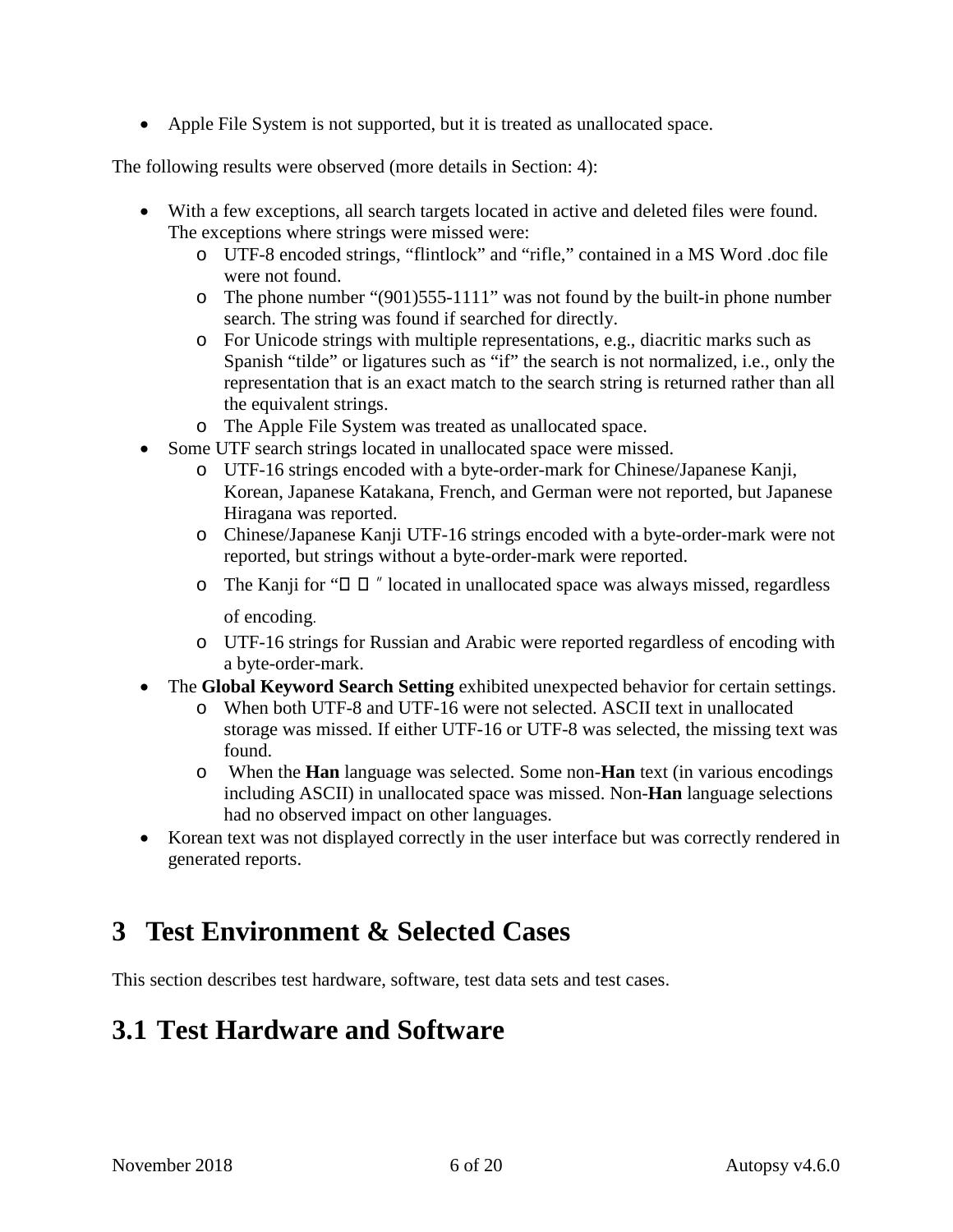Autopsy 4.6.0 was installed on a Dell OptiPlex 7050 with 32GB installed RAM, running Microsoft Windows 10 Enterprise, Version 1607, OS Build 14393.2068.

 Testing was performed using CFTT Federated Testing Test Suite Version 4.0 (beta version, final to be released in 2018).

#### <span id="page-8-0"></span>**3.2 Test Data Sets and Test Cases**

<span id="page-8-1"></span>This section discusses the test data sets and the test cases used in testing.

#### **3.2.1 Test Data Sets**

 either the CFTT web site (www.cftt.nist.gov then select String Searching) or the CFReDS web test images contains target strings within FAT, ExFAT and NTFS file systems (Windows), the String search test data set package Version 1.1 was used. The package can be downloaded from site (www.cfreds.nist.gov). The package includes two dd files with known content. One of the dd other dd test image contains target strings from HFS+ journaled, case insensitive (OSXJ), HFS+ journaled, case sensitive (OSXC), ext4 file system and APFS (Apple file system) (UNIX-like).

 target strings are also encoded in Unicode UTF-8, UTF-16BE and UTF-16LE with a byte-order- characters (diacritic marks), Unicode text with and without ligatures ("fi" as two characters and In general, each target string is encoded in ASCII and located in both an active file and a recoverable deleted file in each partition of the test image. The Windows dd image also has a block of unallocated storage that contains the target strings without a file system. Some of the mark. Test case FT-SS-07 is organized to test language and Unicode specific situations such as Unicode UTF-16 without a byte-order-mark, Unicode text with and without combining as one character) Test case FT-SS-09 is organized to test specific situations such as formatted strings, strings spanning file fragments, and strings located in inaccessible areas. Each instance of a target string also has a unique associated string ID located immediately after the target string. The string ID helps identify the specific string matched by the search tool.

#### <span id="page-8-2"></span>**3.2.2 Test Case Descriptions**

 The following table gives a brief description of available test cases in the data sets. Not all test cases are used for all data sets.

<span id="page-8-3"></span> *Table 1 Test Cases* 

| <b>Case</b> | <b>Case Description</b> |
|-------------|-------------------------|
| $FT-SS-01$  | <b>Search ASCII</b>     |
| $FT-SS-02$  | Search Ignore Case      |
| $FT-SS-03$  | Search for Words        |
| $FT-SS-04$  | Search Logical AND      |
| $FT-SS-05$  | Search Logical OR       |
| $FT-SS-06$  | Search Logical NOT      |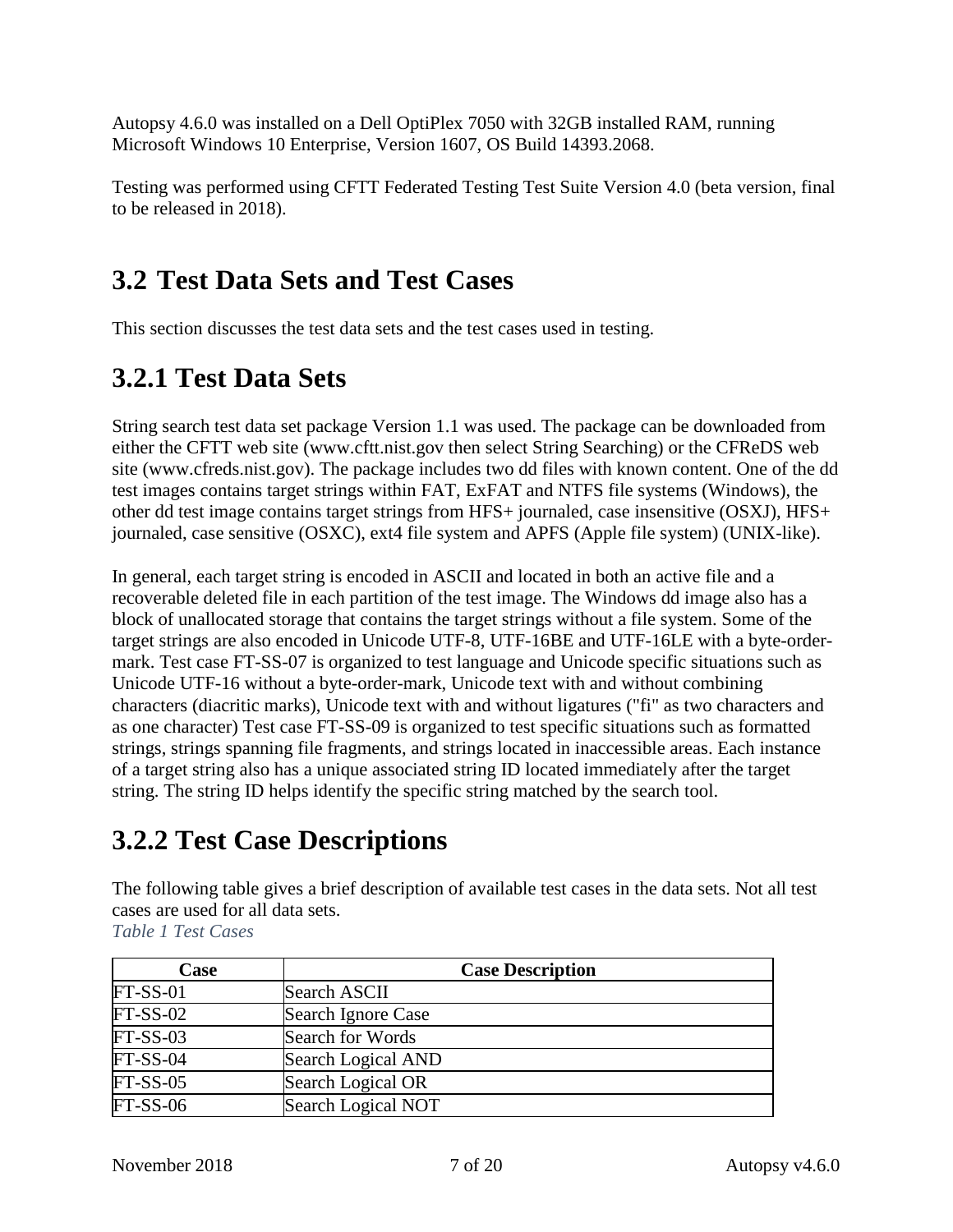| Case              | <b>Case Description</b>                                      |
|-------------------|--------------------------------------------------------------|
| FT-SS-07-CJK-char | Search Unicode Chinese/Japanese ideograms (Asian)            |
|                   | FT-SS-07-CJK-hangul Search Unicode CJK Korean Hangul (Asian) |
| FT-SS-07-CJK-kana | Search Unicode CJK Japanese phonetic Kana (Asian)            |
| FT-SS-07-Cyrillic | Search Unicode Cyrillic (Russian)                            |
| FT-SS-07-Latin    | Search Unicode Latin (French & German)                       |
| FT-SS-07-NoBOM    | Search Unicode 16 without a byte-order-mark                  |
| FT-SS-07-Norm     | Search Unicode 16 for normalized diacritic marks (NFC & NFD) |
|                   | and ligatures (NFKC & NFKD)                                  |
| FT-SS-07-RTL      | Search Unicode RTL (Arabic)                                  |
| FT-SS-08-Email    | Search Tool-defined Queries -- Email Address                 |
| FT-SS-08-Phone    | Search Tool-defined Queries -- Telephone Number              |
| $FT-SS-08-SS$     | Search Tool-defined Queries -- Social Security               |
| FT-SS-09-Doc      | <b>Search Formatted Document Text</b>                        |
| FT-SS-09-Frag*    | <b>Search Fragmented File</b>                                |
| FT-SS-09-Lost*    | Search Inaccessible (lost) Areas                             |
| FT-SS-09-MFT*     | Search File in NTFS MFT                                      |
| FT-SS-09-Meta     | Search file name substring in Meta-data                      |
| FT-SS-09-Stem     | Search for matches to word stem                              |
| FT-SS-10-Hex      | Search Hexadecimal Character Match                           |
| FT-SS-10-Regex    | <b>Search Pattern Character Match</b>                        |

Some test cases are for specific features, e.g., logical conditions (**and**, **or**, **not**), built in searches (email, telephone numbers), etc. Three test cases (marked with "\*"), FT-SS-09-Frag, FT-SS-09- Lost & FT-SS-09-MFT are only applied to the Windows data set.

#### <span id="page-9-0"></span>**4 Test Result Details by Case (per Data Set)**

 *search*. An indexed search reads all the acquired data once before doing any searching and builds A string search tool may implement more than one search algorithm (also known as a search engine) for searching text. The two most common search engines are *indexed search* and *live*  an index to all words found. Each query can be looked up quickly in the index. A Live search reads all the acquired data for each query.

This section presents test results by test image: windows file systems, or UNIX-like file systems. For each test image, there is a result table for each search engine tested. Each table shows results by test case of the number of expected search hits, the number of actual search hits and the number of strings missed (i.e., expected hits minus actual hits) for allocated files, deleted files and unallocated space.

The following search engines were tested: Indexed.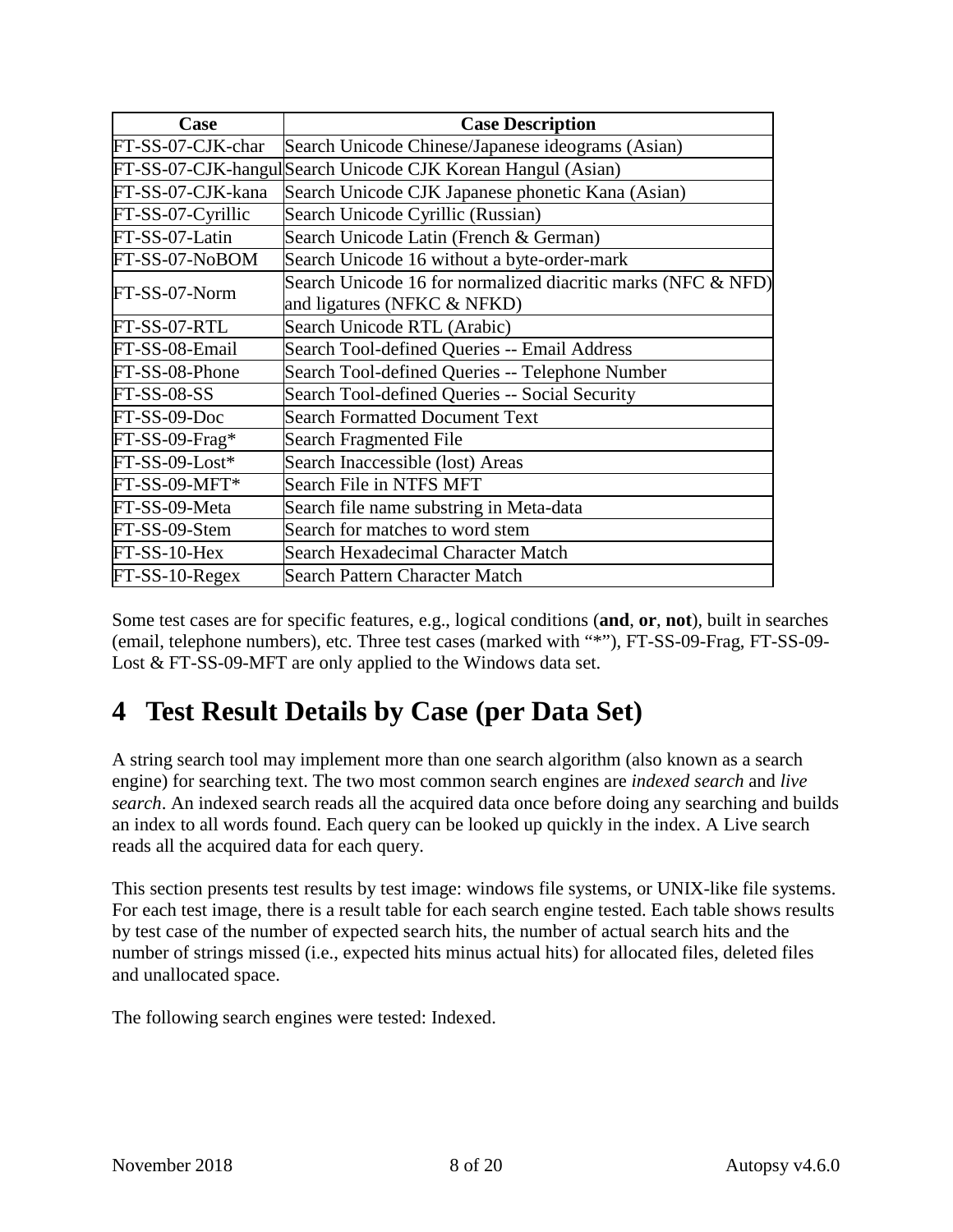#### <span id="page-10-0"></span>**4.1 Results for Data Set: Windows**

<span id="page-10-1"></span>This section provides results for the Windows data set.

#### **4.1.1 Results for Indexed Search of Windows Data Set**

The table columns contain the following information:

- **Case** The test case identifier.
- **Expected String** The expected strings that should be reported by the search.
- • **Active Files** A group of three columns (**Expected, Hits and Misses**) giving the number of hits and misses when searching for the expected string in an active file.
- • **Deleted Files** A group of three columns (**Expected, Hits and Misses**) giving the number of hits and misses when searching for the expected string in a deleted file.
- **Unallocated Space** A group of three columns (**Expected, Hits and Misses**) giving the number of hits and misses when searching for the expected string in unallocated space.
- **Expected** The number of instances of the expected string found in the group (i.e., Active files, Deleted files or Unallocated space).
- **Hits** The number of times the expected string was found in the group.
- Misses The number of times the expected string was missed (not found) in the group.

Notes: If the row identifies a test case, then the results are a summary for all the strings that should be found.

In the Expected String column for test case FT-SS-09-DOC each string is labeled to indicate features of the expected string. The labels include the file type (.doc, .docx or .html), the encoding of the string in the .doc file and if the string has embedded formatting, labeled as *Formatted*, e.g., the string *crossbow* has the substring *cross* formatted as bold and underlined, i.e., **cross**bow.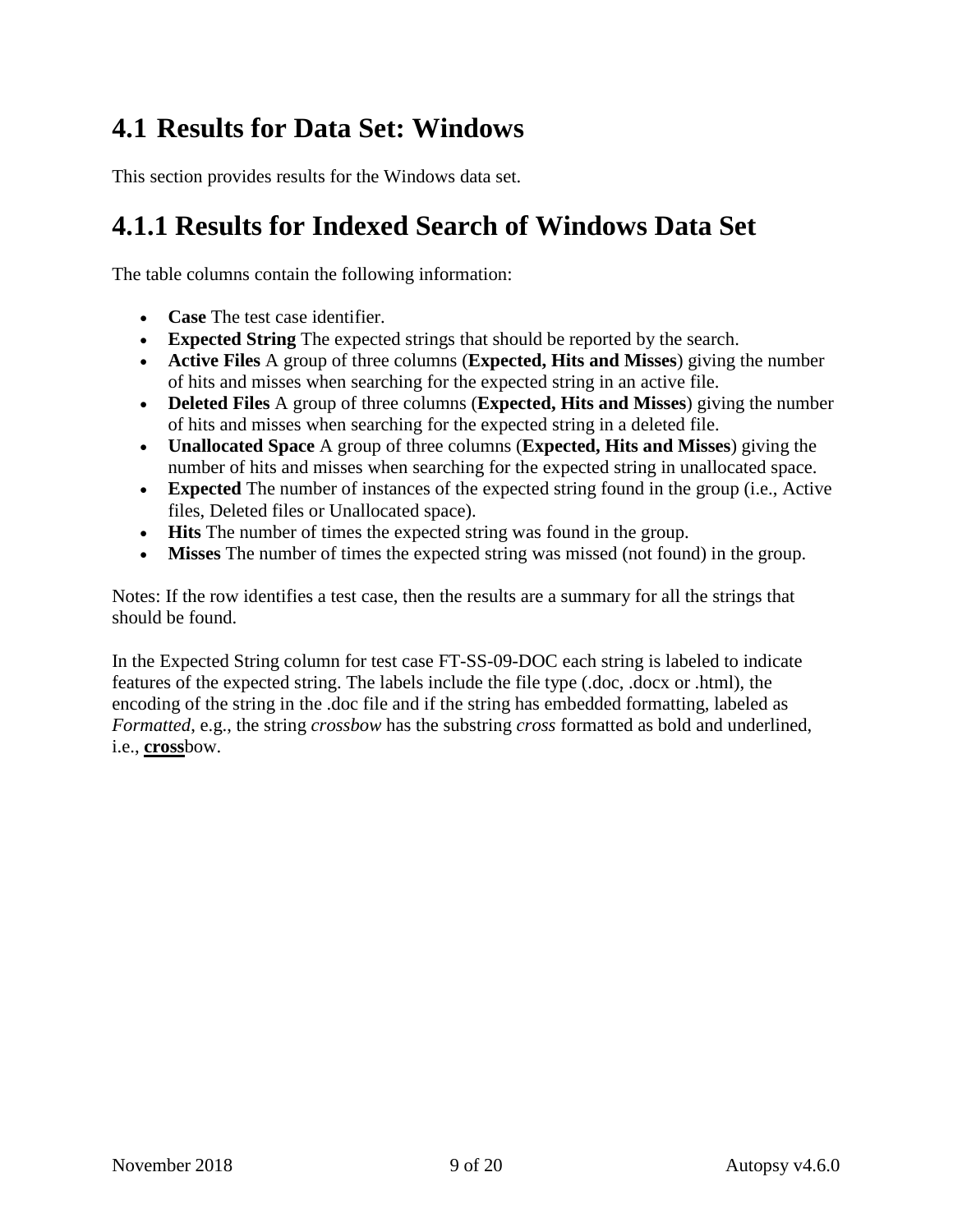<span id="page-11-0"></span>

|                     |                        | <b>Active Files</b> |                |                | <b>Deleted Files</b>                                                           |    |                | <b>Unallocated Space</b> |                |                |
|---------------------|------------------------|---------------------|----------------|----------------|--------------------------------------------------------------------------------|----|----------------|--------------------------|----------------|----------------|
| Case                | <b>Expected String</b> |                     |                |                | Expected   Hits   Misses   Expected   Hits   Misses   Expected   Hits   Misses |    |                |                          |                |                |
| <b>FT-SS-01</b>     |                        | 3                   | 3              | $\overline{0}$ | 3                                                                              | 3  | $\overline{0}$ |                          |                | $\overline{0}$ |
|                     | DireWolf               | 3                   | $\overline{3}$ | $\overline{0}$ | 3                                                                              | 3  | $\overline{0}$ |                          |                | $\overline{0}$ |
| $FT-SS-02$          |                        | 15                  | 15             | $\overline{0}$ | 15                                                                             | 15 | $\overline{0}$ | 5                        | 5              | $\overline{0}$ |
|                     | <b>WOLF</b>            | 3                   | 3              | $\overline{0}$ | 3                                                                              | 3  | $\overline{0}$ |                          |                | $\overline{0}$ |
|                     | wolf                   | 3                   | 3              | $\overline{0}$ | 3                                                                              | 3  | $\overline{0}$ |                          |                | $\overline{0}$ |
|                     | Wolf                   | 3                   | 3              | $\overline{0}$ | 3                                                                              | 3  | $\overline{0}$ |                          |                | $\overline{0}$ |
|                     | <b>DireWolf</b>        | 3                   | 3              | $\overline{0}$ | 3                                                                              | 3  | $\overline{0}$ |                          |                | $\overline{0}$ |
|                     | WereWolf               | 3                   | 3              | $\overline{0}$ | 3                                                                              | 3  | $\overline{0}$ |                          |                | $\overline{0}$ |
| $FT-SS-03$          |                        | 9                   | 9              | $\overline{0}$ | 9                                                                              | 9  | $\overline{0}$ | 3                        | 3              | $\overline{0}$ |
|                     | <b>WOLF</b>            | 3                   | 3              | $\overline{0}$ | 3                                                                              | 3  | $\overline{0}$ |                          |                | $\overline{0}$ |
|                     | wolf                   | 3                   | 3              | $\overline{0}$ | 3                                                                              | 3  | $\overline{0}$ |                          |                | $\overline{0}$ |
|                     | Wolf                   | 3                   | $\overline{3}$ | $\overline{0}$ | 3                                                                              | 3  | $\overline{0}$ |                          |                | $\overline{0}$ |
| FT-SS-07-CJK-char   |                        | 18                  | 18             | $\overline{0}$ | 18                                                                             | 18 | $\overline{0}$ | 6                        | $\overline{2}$ | $\overline{4}$ |
|                     | 中国                     | $\overline{9}$      | 9              | $\overline{0}$ | 9                                                                              | 9  | $\theta$       | 3                        |                | $\overline{2}$ |
|                     | 東京                     | $\overline{9}$      | 9              | $\Omega$       | $\overline{9}$                                                                 | 9  | $\theta$       | 3                        |                | $\overline{2}$ |
| FT-SS-07-CJK-hangul |                        | 9                   | 9              | $\overline{0}$ | 9                                                                              | 9  | $\overline{0}$ | $\overline{3}$           |                | $\overline{2}$ |
|                     | 서울                     | 9                   | 9              | $\overline{0}$ | $\overline{9}$                                                                 | 9  | $\overline{0}$ | 3                        |                | $\overline{2}$ |
| FT-SS-07-CJK-kana   |                        | 18                  | 18             | $\overline{0}$ | 18                                                                             | 18 | $\overline{0}$ | 6                        | $\overline{4}$ | $\overline{2}$ |
|                     | スバル                    | 9                   | 9              | $\overline{0}$ | $\overline{9}$                                                                 | 9  | $\overline{0}$ | 3                        | 1              | $\overline{2}$ |
|                     | みつびし                   | 9                   | 9              | $\overline{0}$ | $\overline{9}$                                                                 | 9  | $\overline{0}$ | 3                        | 3              | $\overline{0}$ |

#### *Table 2 Test Results for Indexed Search of Windows Data Set*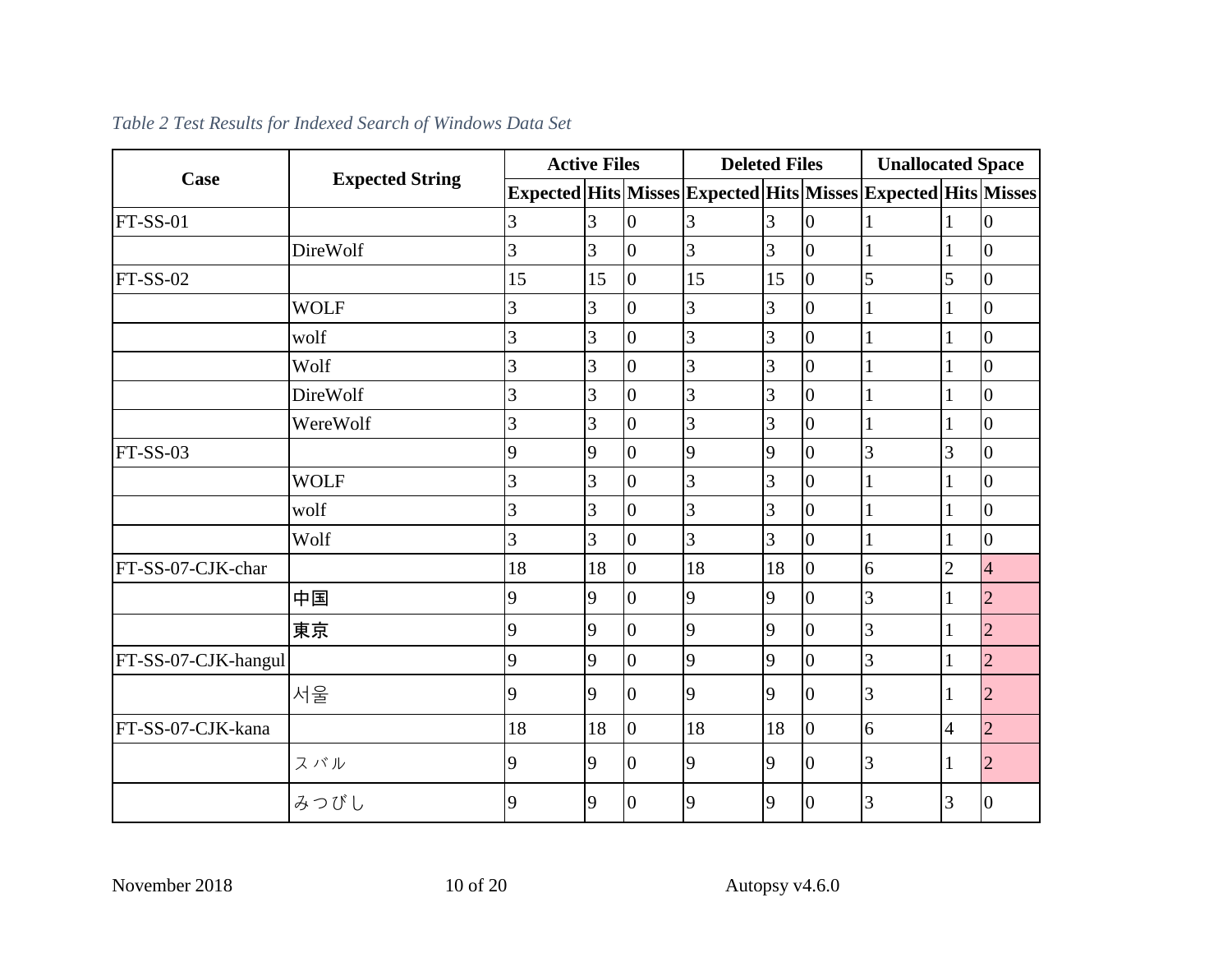|                   |                        |    | <b>Active Files</b> |                  |                                                                                | <b>Deleted Files</b> |                |                | <b>Unallocated Space</b> |                |  |
|-------------------|------------------------|----|---------------------|------------------|--------------------------------------------------------------------------------|----------------------|----------------|----------------|--------------------------|----------------|--|
| Case              | <b>Expected String</b> |    |                     |                  | Expected   Hits   Misses   Expected   Hits   Misses   Expected   Hits   Misses |                      |                |                |                          |                |  |
| FT-SS-07-Cyrillic |                        | 9  | 9                   | $\Omega$         | 9                                                                              | 9                    | $\overline{0}$ | 3              | 3                        | $\overline{0}$ |  |
|                   | Сибирь                 | 9  | 9                   | $\overline{0}$   | 9                                                                              | 9                    | $\overline{0}$ | $\overline{3}$ | $\overline{3}$           | $\overline{0}$ |  |
| FT-SS-07-Latin    |                        | 18 | 18                  | $\overline{0}$   | 18                                                                             | 18                   | $\overline{0}$ | 6              | $\overline{2}$           | $\overline{4}$ |  |
|                   | garçon                 | 9  | 9                   | $\overline{0}$   | 9                                                                              | 9                    | $\overline{0}$ | 3              |                          | $\overline{2}$ |  |
|                   | Schönheit              | 9  | 9                   | $\overline{0}$   | 9                                                                              | 9                    | $\overline{0}$ | 3              |                          | $\overline{2}$ |  |
| FT-SS-07-NoBOM    |                        | 39 | 39                  | $\overline{0}$   | 39                                                                             | 39                   | $\overline{0}$ | 13             | 13                       | $\overline{0}$ |  |
|                   | Россия                 | 9  | 9                   | $\overline{0}$   | 9                                                                              | 9                    | $\overline{0}$ | 3              | 3                        | $\overline{0}$ |  |
|                   | فلافل                  | 9  | 9                   | $\overline{0}$   | 9                                                                              | 9                    | $\overline{0}$ | 3              | 3                        | $\overline{0}$ |  |
|                   | 中國                     | 9  | 9                   | $\overline{0}$   | $\overline{9}$                                                                 | 9                    | $\overline{0}$ | 3              | 3                        | $\overline{0}$ |  |
|                   | QuarterHorse           | 12 | 12                  | $\overline{0}$   | 12                                                                             | 12                   | $\overline{0}$ | $\overline{4}$ | 4                        | $\overline{0}$ |  |
| FT-SS-07-Norm     |                        | 75 | 75                  | $\overline{0}$   | 75                                                                             | 75                   | $\overline{0}$ | 25             | 9                        | 16             |  |
|                   | mañana (NFD)           | 9  | 9                   | $\overline{0}$   | 9                                                                              | 9                    | $\overline{0}$ | 3              | $\overline{0}$           | $\overline{3}$ |  |
|                   | infinity (No Ligature) | 12 | 12                  | $\overline{0}$   | 12                                                                             | 12                   | $\overline{0}$ | $\overline{4}$ | 4                        | $\overline{0}$ |  |
|                   | Mäuse (NFD)            | 9  | 9                   | $\overline{0}$   | 9                                                                              | 9                    | $\overline{0}$ | $\overline{3}$ | $\theta$                 | $\overline{3}$ |  |
|                   | infinity (Ligature)    | 9  | 9                   | $\overline{0}$   | 9                                                                              | 9                    | $\overline{0}$ | 3              | $\overline{0}$           | 3              |  |
|                   | Mäuse (NFC)            | 9  | 9                   | $\overline{0}$   | 9                                                                              | 9                    | $\overline{0}$ | 3              | 3                        | $\overline{0}$ |  |
|                   | libertà (NFC)          | 9  | 9                   | $\overline{0}$   | 9                                                                              | 9                    | $\overline{0}$ | 3              |                          | $\overline{2}$ |  |
|                   | libertà (NFD)          | 9  | 9                   | $\overline{0}$   | 9                                                                              | 9                    | $\overline{0}$ | 3              | $\theta$                 | $\overline{3}$ |  |
|                   | mañana (NFC)           | 9  | 9                   | $\overline{0}$   | 9                                                                              | 9                    | $\overline{0}$ | 3              |                          | $\overline{2}$ |  |
| FT-SS-07-RTL      |                        | 9  | 9                   | $\overline{0}$   | 9                                                                              | 9                    | $\overline{0}$ | 3              | 3                        | $\overline{0}$ |  |
|                   | الكسكس                 | 9  | 9                   | $\overline{0}$   | 9                                                                              | 9                    | $\overline{0}$ | 3              | 3                        | $\overline{0}$ |  |
| FT-SS-08-Email    |                        | 21 | 21                  | $\overline{0}$   | 21                                                                             | 21                   | $\overline{0}$ |                |                          | $\overline{0}$ |  |
|                   | iron.man@marvel.com    | 12 | 12                  | $\boldsymbol{0}$ | 12                                                                             | 12                   | $\overline{0}$ | $\overline{4}$ | 4                        | $\overline{0}$ |  |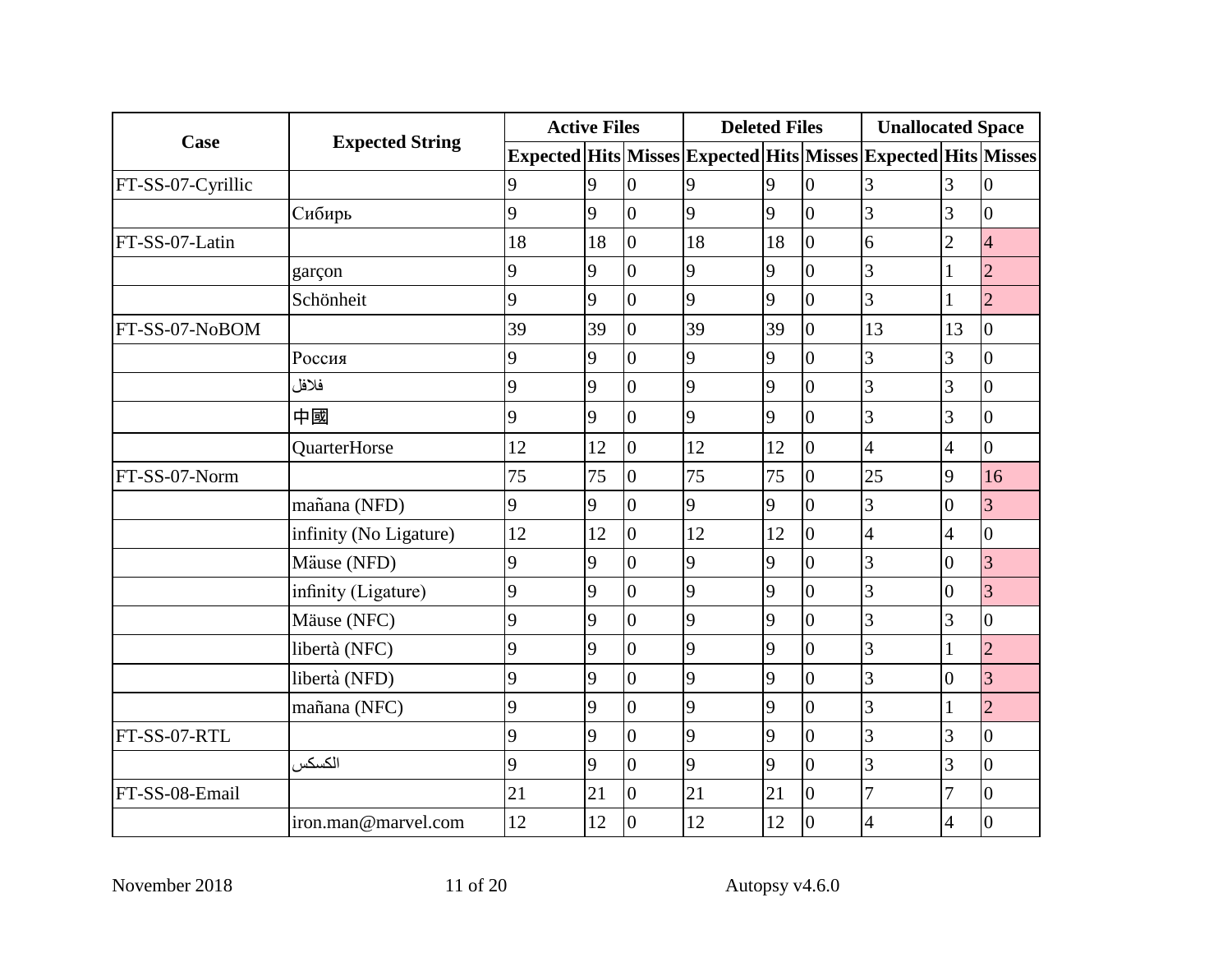|                |                                   | <b>Active Files</b> |                |                  | <b>Deleted Files</b>                                                           |                  |                | <b>Unallocated Space</b> |                |                 |
|----------------|-----------------------------------|---------------------|----------------|------------------|--------------------------------------------------------------------------------|------------------|----------------|--------------------------|----------------|-----------------|
| Case           | <b>Expected String</b>            |                     |                |                  | Expected   Hits   Misses   Expected   Hits   Misses   Expected   Hits   Misses |                  |                |                          |                |                 |
|                | potus@capitol.gov                 | 3                   | 3              | $\overline{0}$   | 3                                                                              | 3                | $\overline{0}$ |                          |                | $\overline{0}$  |
|                | berlin@deutchland.net             | 3                   | 3              | $\overline{0}$   | 3                                                                              | $\overline{3}$   | $\overline{0}$ |                          |                | $\overline{0}$  |
|                | kgb@moscow.red.square.ru 3        |                     | 3              | $\overline{0}$   | 3                                                                              | 3                | $\overline{0}$ |                          |                | $\overline{0}$  |
| FT-SS-08-Phone |                                   | 21                  | 18             | 3                | 21                                                                             | 18               | $\overline{3}$ | 7                        | 6              |                 |
|                | $(901)$ 555-1111                  | 3                   | $\overline{0}$ | 3                | 3                                                                              | $\overline{0}$   | 3              |                          | $\overline{0}$ |                 |
|                | 301.555-9009                      | 12                  | 12             | $\overline{0}$   | 12                                                                             | 12               | $\overline{0}$ | $\overline{4}$           | 4              | $\overline{0}$  |
|                | 800-555-1122                      | 3                   | 3              | $\overline{0}$   | 3                                                                              | 3                | $\overline{0}$ |                          |                | $\overline{0}$  |
|                | 202.555.3270                      | 3                   | 3              | $\overline{0}$   | 3                                                                              | 3                | $\overline{0}$ |                          |                | $\overline{0}$  |
| FT-SS-09-Doc   |                                   | 16                  | 16             | $\overline{0}$   | $\overline{0}$                                                                 | $\overline{0}$   | $\overline{0}$ | 16                       | 13             | 3               |
|                | longbow<br>.html                  | $\overline{c}$      | $\overline{2}$ | $\overline{0}$   | $\overline{0}$                                                                 | $\boldsymbol{0}$ | $\overline{0}$ | 2                        | 2              | $\vert 0 \vert$ |
|                | shotgun<br>Formatted .doc UTF-16  | $\overline{2}$      | $\overline{2}$ | $\overline{0}$   | $\overline{0}$                                                                 | $\overline{0}$   | $\overline{0}$ | 2                        | $\overline{2}$ | $\overline{0}$  |
|                | revolver<br>doc UTF-16            | $\overline{2}$      | $\overline{2}$ | $\overline{0}$   | $\overline{0}$                                                                 | $\boldsymbol{0}$ | $\overline{0}$ | 2                        | $\overline{2}$ | $\overline{0}$  |
|                | peroxide<br>.docx                 | $\overline{c}$      | $\overline{2}$ | $\boldsymbol{0}$ | $\overline{0}$                                                                 | $\overline{0}$   | $\overline{0}$ | 2                        | 1              |                 |
|                | nitroglycerin<br>Formatted .docx  | $\overline{c}$      | $\overline{2}$ | $\overline{0}$   | $\overline{0}$                                                                 | $\theta$         | $\overline{0}$ | 2                        | 1              |                 |
|                | rifle<br>doc UTF-8                | $\overline{c}$      | $\overline{2}$ | $\overline{0}$   | $\overline{0}$                                                                 | $\overline{0}$   | $\overline{0}$ | $\overline{2}$           | $\overline{2}$ | $\overline{0}$  |
|                | crossbow<br>Formatted .html       | $\overline{2}$      | $\overline{2}$ | $\overline{0}$   | $\overline{0}$                                                                 | $\theta$         | $\overline{0}$ | $\overline{2}$           | 1              |                 |
|                | flintlock<br>Formatted .doc UTF-8 | $\overline{c}$      | $\overline{2}$ | $\boldsymbol{0}$ | $\overline{0}$                                                                 | $\theta$         | $\overline{0}$ | $\overline{2}$           | $\overline{2}$ | $\overline{0}$  |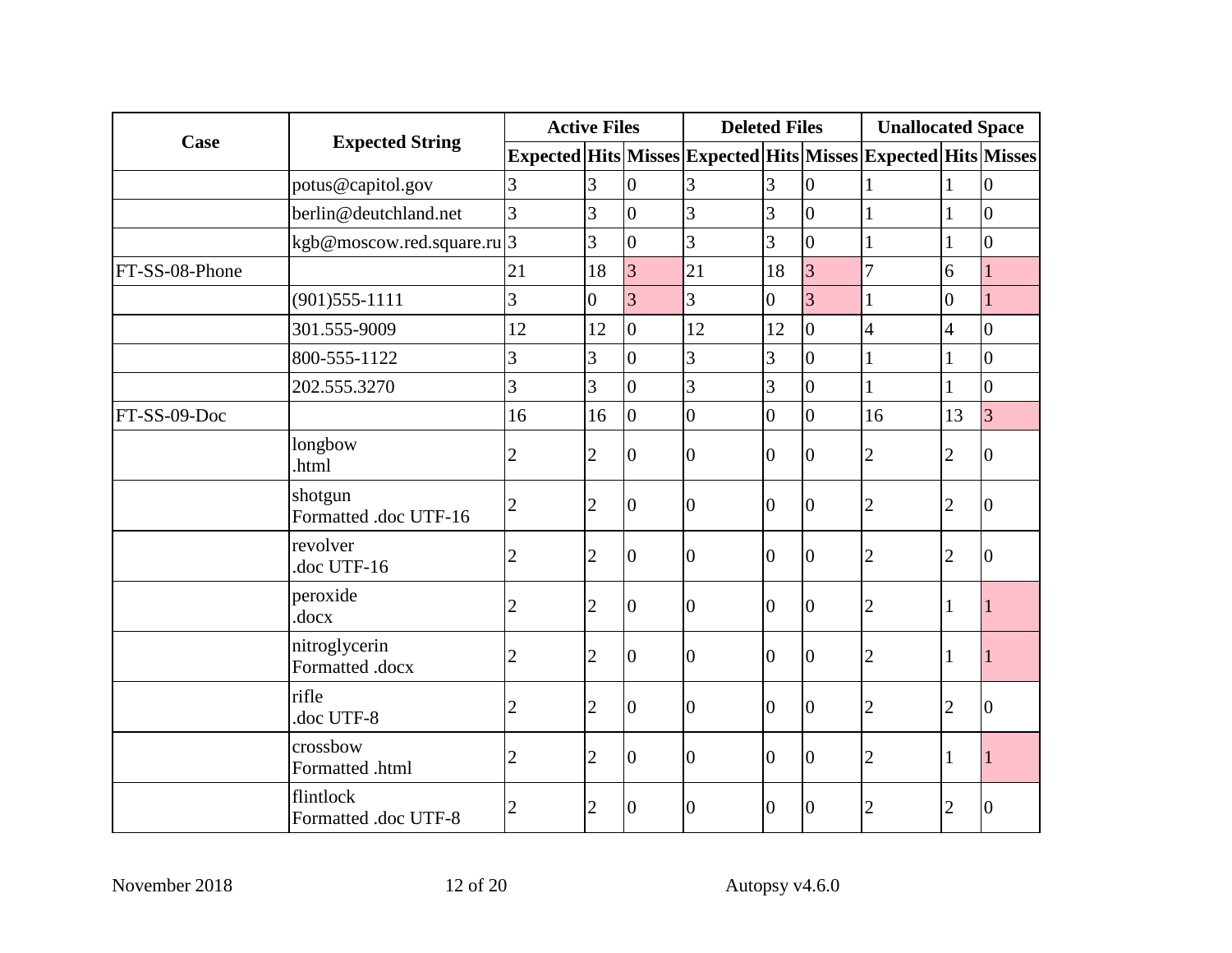|                  |                        | <b>Active Files</b> |                |                | <b>Deleted Files</b>                                                           |                |                | <b>Unallocated Space</b> |                |          |
|------------------|------------------------|---------------------|----------------|----------------|--------------------------------------------------------------------------------|----------------|----------------|--------------------------|----------------|----------|
| Case             | <b>Expected String</b> |                     |                |                | Expected   Hits   Misses   Expected   Hits   Misses   Expected   Hits   Misses |                |                |                          |                |          |
| FT-SS-09-Frag    |                        | 2                   | 2              | 10             | $\overline{0}$                                                                 | 0              | $\overline{0}$ | 0                        | 10             | 10       |
|                  | Washington             |                     |                | $\overline{0}$ | $\overline{0}$                                                                 | $\overline{0}$ | $\overline{0}$ | $\overline{0}$           | 0              | Ю        |
|                  | California             |                     |                | $\Omega$       | $\theta$                                                                       | 0              | $\overline{0}$ | $\Omega$                 | $\Omega$       | 0        |
| FT-SS-09-Lost    |                        | $\overline{0}$      | $\overline{0}$ | $\overline{0}$ | $\overline{0}$                                                                 | 0              | $\overline{0}$ | 4                        | 4              | 10       |
|                  | SecretKey              | $\overline{0}$      | $\overline{0}$ | $\overline{0}$ | $\overline{0}$                                                                 | $\overline{0}$ | $\overline{0}$ | $\overline{2}$           | 2              | 10       |
|                  | disconnected           | $\overline{0}$      | $\overline{0}$ | $\Omega$       | $\theta$                                                                       | 0              | $\overline{0}$ | 2                        | 2              |          |
| FT-SS-09-MFT     |                        | 4                   | $\overline{4}$ | $\overline{0}$ | 4                                                                              | 4              | $\overline{0}$ | 0                        | $\overline{0}$ | Ю        |
|                  | bear                   | 4                   | 4              | $\overline{0}$ | 4                                                                              | 4              | $\overline{0}$ | $\Omega$                 | 0              | Ю        |
| FT-SS-09-Meta    |                        | 6                   | 6              | $\Omega$       | 6                                                                              | 6              | $\overline{0}$ | $\overline{2}$           | $\overline{c}$ | $\theta$ |
|                  | cañón                  | 3                   | 3              | $\overline{0}$ | 3                                                                              | 3              | $\overline{0}$ |                          |                | Ю        |
|                  | thunderbird            | 3                   | 3              | $\overline{0}$ | 3                                                                              | 3              | $\overline{0}$ |                          |                | 0        |
| $FT-SS-10-Regex$ |                        | 6                   | 6              | 0              | 6                                                                              | 6              | $\overline{0}$ | $\overline{2}$           | 2              | $\theta$ |
|                  | DireWolf               | 3                   | 3              | $\overline{0}$ | 3                                                                              | 3              | $\overline{0}$ |                          |                | Ю        |
|                  | WereWolf               | 3                   | 3              | $\Omega$       | 3                                                                              | 3              | $\overline{0}$ |                          |                | 0        |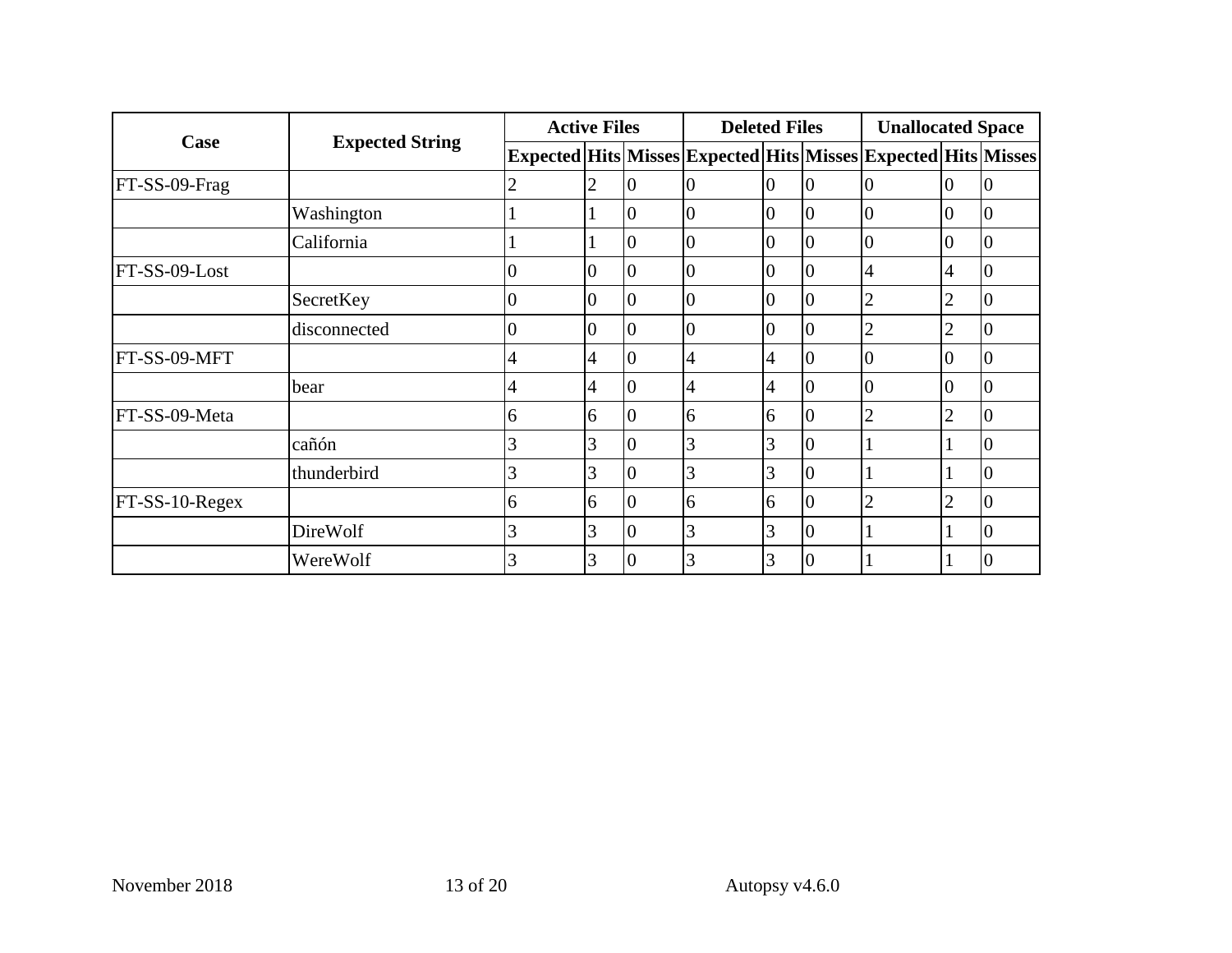#### <span id="page-15-0"></span>**4.1.2 Meta-Data results for Indexed Search of Windows Data Set**

 column identifies the partition (file system) where the string is located and the **Seen** column The following table presents search results for strings located in file system meta-data. The **Case**  column identifies the test case, the **String** column identifies the search string, the **Partition**  records if the search tool reported at least one instance of the string (yes or no) in meta-data.

| Case          | <b>String</b>    | <b>Partition Seen</b> |     |
|---------------|------------------|-----------------------|-----|
| FT-SS-09-Meta |                  |                       |     |
|               | thunderbird ntfs |                       | Yes |
|               | cañón            | fat32                 | Yes |
|               | cañón            | exfat                 | Yes |
|               | cañón            | ntfs                  | Yes |

<span id="page-15-2"></span> *Table 3 Meta-data Results for Indexed Search of Windows Data Set* 

#### <span id="page-15-1"></span>**4.1.3 Comments on Indexed Search of Windows Data Set**

The following table presents any comments recorded during testing for a test case.

<span id="page-15-3"></span> *Table 4 Comments on Indexed Search of Windows Data Set* 

| Case                    | <b>Comments</b>                                                                                                                                                                                                                                                                                                                                                 |
|-------------------------|-----------------------------------------------------------------------------------------------------------------------------------------------------------------------------------------------------------------------------------------------------------------------------------------------------------------------------------------------------------------|
| $FT-SS-01$              | Search target strings located in deleted files are reported twice, once from the<br>deleted file and again as from unallocated storage.                                                                                                                                                                                                                         |
| $FT-SS-02$              | Search target strings located in deleted files are reported twice, once from the<br>deleted file and again as from unallocated storage.                                                                                                                                                                                                                         |
| $FT-SS-03$              | Search target strings located in deleted files are reported twice, once from the<br>deleted file and again as from unallocated storage.                                                                                                                                                                                                                         |
| $FT-SS-07-$<br>CJK-char | Search target $\overline{AB}$ strings encoded as UTF-8 and located in deleted files are<br>reported twice, once from the deleted file and again as from unallocated storage.                                                                                                                                                                                    |
| FT-SS-07-<br>CJK-hangul | Search target strings encoded as UTF-8 and located in deleted files are reported<br>twice, once from the deleted file and again as from unallocated storage.                                                                                                                                                                                                    |
| $FT-SS-07-$<br>CJK-kana | Search target string, $\lambda \wedge \lambda \vee \nu$ , encoded as UTF-8 and located in deleted files is<br>reported twice, once from the deleted file and again as from unallocated storage.<br>Search target string, $\phi \supset \psi$ , located in deleted files is reported twice, once<br>from the deleted file and again as from unallocated storage. |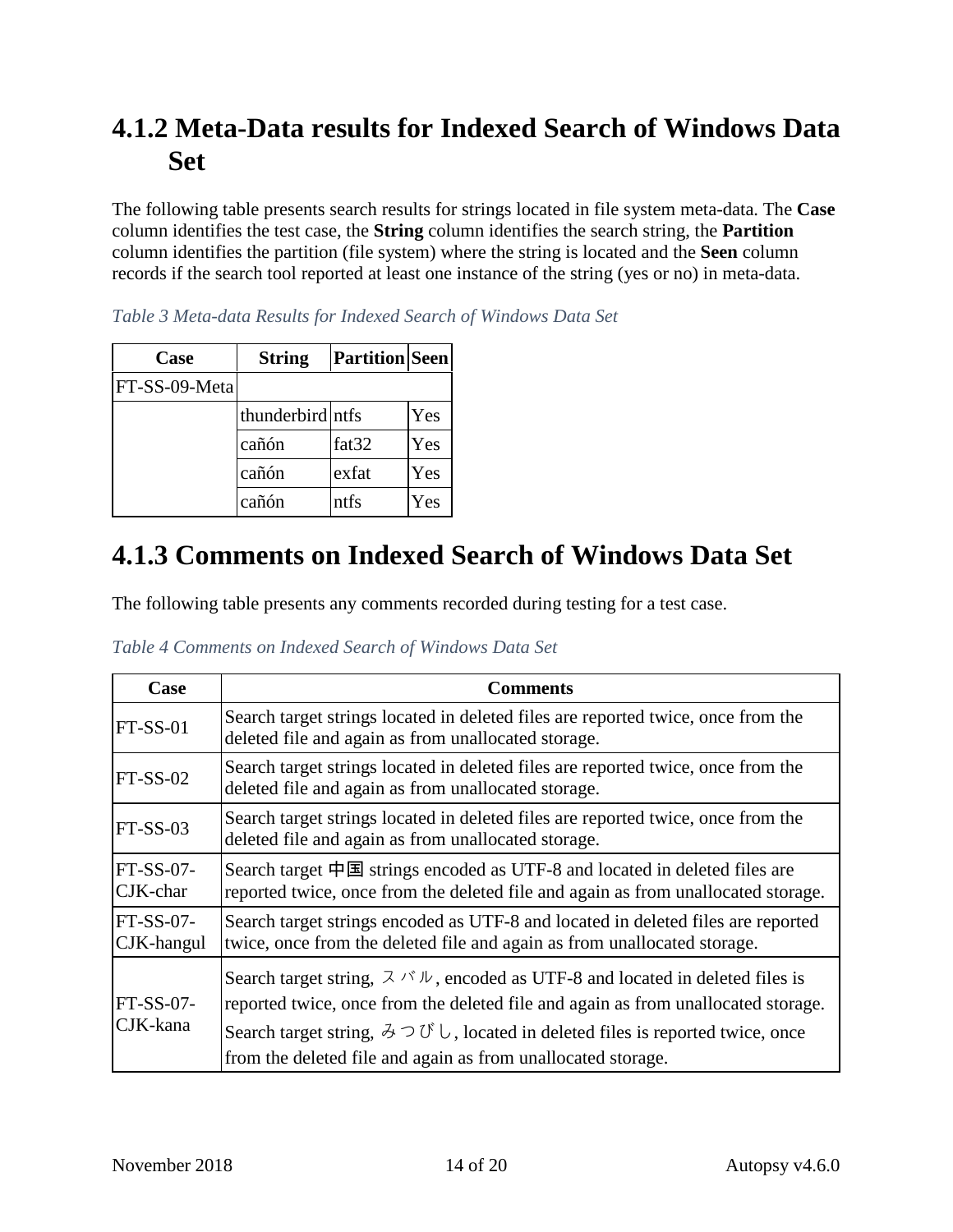| Case                    | <b>Comments</b>                                                                                                                                                                                                                                                                                                                                                                                                                                                                                                                                        |
|-------------------------|--------------------------------------------------------------------------------------------------------------------------------------------------------------------------------------------------------------------------------------------------------------------------------------------------------------------------------------------------------------------------------------------------------------------------------------------------------------------------------------------------------------------------------------------------------|
| FT-SS-07-               | Search target strings located in deleted files are reported twice, once from the                                                                                                                                                                                                                                                                                                                                                                                                                                                                       |
| Cyrillic                | deleted file and again as from unallocated storage.                                                                                                                                                                                                                                                                                                                                                                                                                                                                                                    |
| FT-SS-07-               | Search target strings encoded as UTF-8 and located in deleted files are reported                                                                                                                                                                                                                                                                                                                                                                                                                                                                       |
| Latin                   | twice, once from the deleted file and again as from unallocated storage.                                                                                                                                                                                                                                                                                                                                                                                                                                                                               |
| FT-SS-07-               | Search target strings located in deleted files are reported twice, once from the                                                                                                                                                                                                                                                                                                                                                                                                                                                                       |
| <b>NoBOM</b>            | deleted file and again as from unallocated storage.                                                                                                                                                                                                                                                                                                                                                                                                                                                                                                    |
| FT-SS-07-<br>Norm       | Tool did not normalize the search string.<br>Search strings entered in NFC form found all targets in active files and deleted<br>files and all targets located in unallocated space if encoded in UTF-8, but<br>sometimes targets encoded in UTF-16 were missed.<br>Search strings entered in NFD form found all targets in active files and deleted<br>files and no targets located in unallocated space.<br>Search results were the same if the combining characters (or ligature) are<br>replaced with a regular expression of match any character. |
| FT-SS-07-               | Search target strings located in deleted files are reported twice, once from the                                                                                                                                                                                                                                                                                                                                                                                                                                                                       |
| <b>RTL</b>              | deleted file and again as from unallocated storage.                                                                                                                                                                                                                                                                                                                                                                                                                                                                                                    |
| FT-SS-08-               | Search target strings located in deleted files are reported twice, once from the                                                                                                                                                                                                                                                                                                                                                                                                                                                                       |
| Email                   | deleted file and again as from unallocated storage.                                                                                                                                                                                                                                                                                                                                                                                                                                                                                                    |
| FT-SS-08-               | Search target strings located in deleted files are reported twice, once from the                                                                                                                                                                                                                                                                                                                                                                                                                                                                       |
| Phone                   | deleted file and again as from unallocated storage.                                                                                                                                                                                                                                                                                                                                                                                                                                                                                                    |
| FT-SS-09-<br><b>MFT</b> | All the strings are listed as being in the \$MFT, except for string ID 7011.<br>However, the string contains the fix-up-byte and is skipped in the "indexed text"<br>window.<br>The string ID for string 7010 contains a fix-up-byte and appears corrupted in the<br>"indexed text" window.                                                                                                                                                                                                                                                            |
| FT-SS-09-<br>Meta       | Hits on the string "thunderbird" are reported in the files \$MFT and \$LogFile.                                                                                                                                                                                                                                                                                                                                                                                                                                                                        |
| $FT-SS-10-$             | Search target strings located in deleted files are reported twice, once from the                                                                                                                                                                                                                                                                                                                                                                                                                                                                       |
| Regex                   | deleted file and again as from unallocated storage.                                                                                                                                                                                                                                                                                                                                                                                                                                                                                                    |

## <span id="page-16-0"></span>**4.2 Results for Data Set: UNIX**

This section provides results for the UNIX data set.

## <span id="page-16-1"></span>**4.2.1 Results for Indexed Search of UNIX Data Set**

The table columns contain the following information:

• **Case** The test case identifier.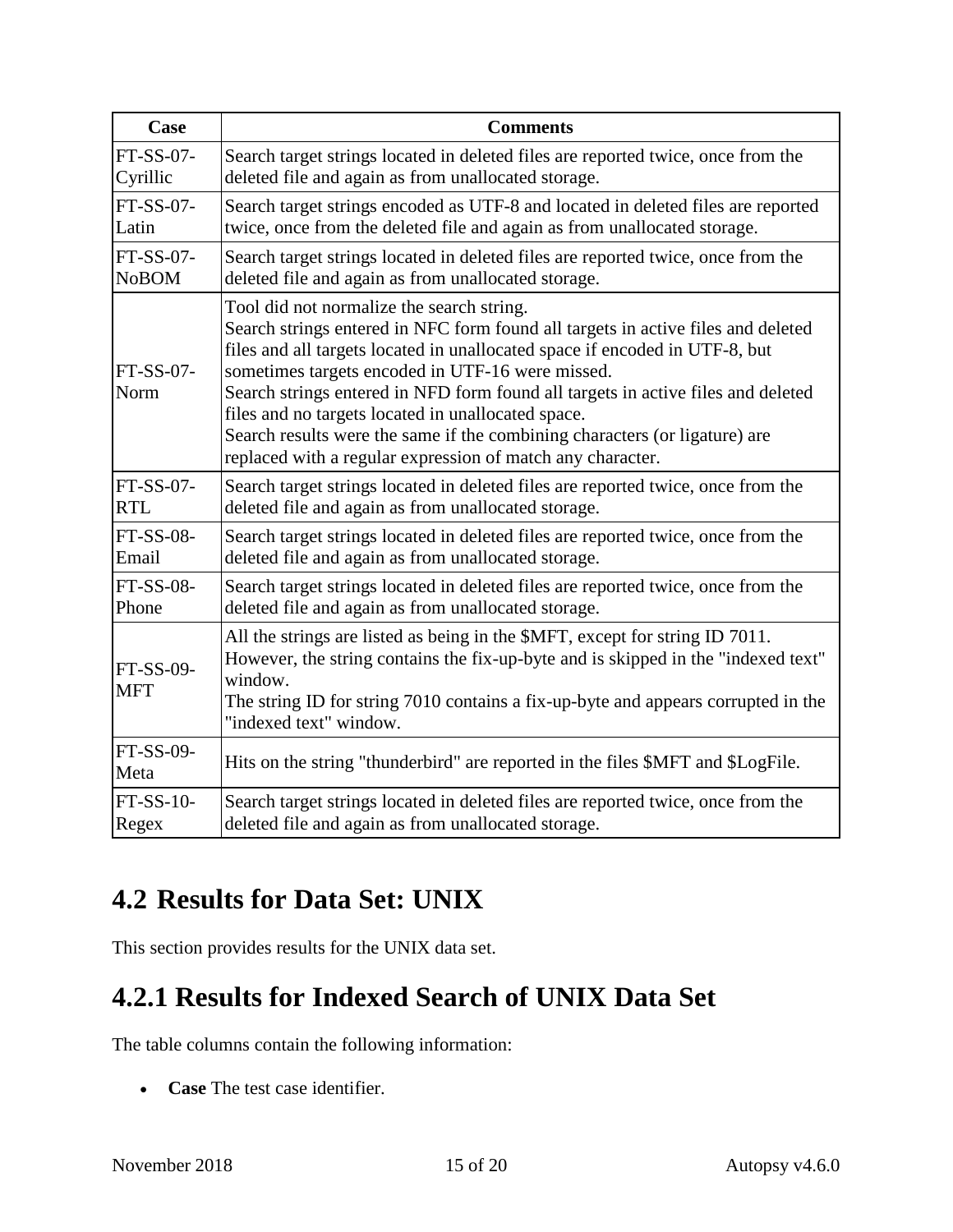- **Expected String** The strings that should be reported by the search.
- • **Active Files** A group of three columns (**Expected, Hits and Misses**) giving the number of hits and misses when searching for the expected string in an active file.
- • **Deleted Files** A group of three columns (**Expected, Hits and Misses**) giving the number of hits and misses when searching for the expected string in a deleted file.
- **Unallocated Space** A group of three columns (**Expected, Hits and Misses**) giving the number of hits and misses when searching for the expected string in unallocated space.
- **Expected** The number of instances of the expected string found in the group (i.e., Active files, Deleted files or Unallocated space).
- **Hits** The number of times the expected string was found in the group.
- **Misses** The number of times the expected string was missed (not found) in the group.

Notes: If the row identifies a test case, then the results are a summary for all the strings that should be found.

 *Formatted*, e.g., the string *crossbow* has the substring *cross* formatted as bold and underlined, In the Expected String column for test case FT-SS-09-DOC each string is labeled to indicate features of the expected string. The labels include the file type (.doc, .docx or .html), the encoding of the string in the .doc file and if the string has embedded formatting, labeled as i.e., **cross**bow.

|                       |                        |                | <b>Active Files</b> |                  | <b>Deleted Files</b>                                |                |                |
|-----------------------|------------------------|----------------|---------------------|------------------|-----------------------------------------------------|----------------|----------------|
| Case                  | <b>Expected String</b> |                |                     |                  | Expected   Hits   Misses   Expected   Hits   Misses |                |                |
| <b>FT-SS-01</b>       |                        | 4              | $\overline{4}$      | $\theta$         | $\overline{4}$                                      | 4              | $\theta$       |
|                       | DireWolf               | 4              | 4                   | $\theta$         | $\overline{4}$                                      | 4              | $\overline{0}$ |
| $FT-SS-02$            |                        | 20             | 20                  | $\theta$         | 20                                                  | 20             | $\overline{0}$ |
|                       | <b>WOLF</b>            | 4              | 4                   | $\overline{0}$   | $\overline{4}$                                      | $\overline{4}$ | $\overline{0}$ |
|                       | wolf                   | $\overline{4}$ | $\overline{4}$      | $\boldsymbol{0}$ | $\overline{4}$                                      | 4              | $\overline{0}$ |
|                       | Wolf                   | $\overline{4}$ | 4                   | $\Omega$         | 4                                                   | 4              | $\overline{0}$ |
|                       | DireWolf               | $\overline{4}$ | 4                   | $\overline{0}$   | 4                                                   | 4              | $\overline{0}$ |
|                       | WereWolf               | 4              | $\overline{4}$      | $\theta$         | $\overline{4}$                                      | 4              | $\overline{0}$ |
| $FT-SS-03$            |                        | 12             | 12                  | $\overline{0}$   | 12                                                  | 12             | $\overline{0}$ |
|                       | <b>WOLF</b>            | $\overline{4}$ | 4                   | $\overline{0}$   | $\overline{4}$                                      | $\overline{4}$ | $\overline{0}$ |
|                       | wolf                   | $\overline{4}$ | $\overline{4}$      | $\theta$         | 4                                                   | 4              | $\overline{0}$ |
|                       | Wolf                   | 4              | $\overline{4}$      | $\theta$         | $\overline{4}$                                      | 4              | $\overline{0}$ |
| FT-SS-07-CJK-<br>char |                        | 24             | 20                  | $\overline{4}$   | 24                                                  | $\overline{4}$ | 20             |
|                       | 中国                     | 12             | 10                  | $\overline{2}$   | 12                                                  | 4              | 8              |

#### <span id="page-17-0"></span> *Table 5 Test Results for Indexed Search of UNIX Data Set*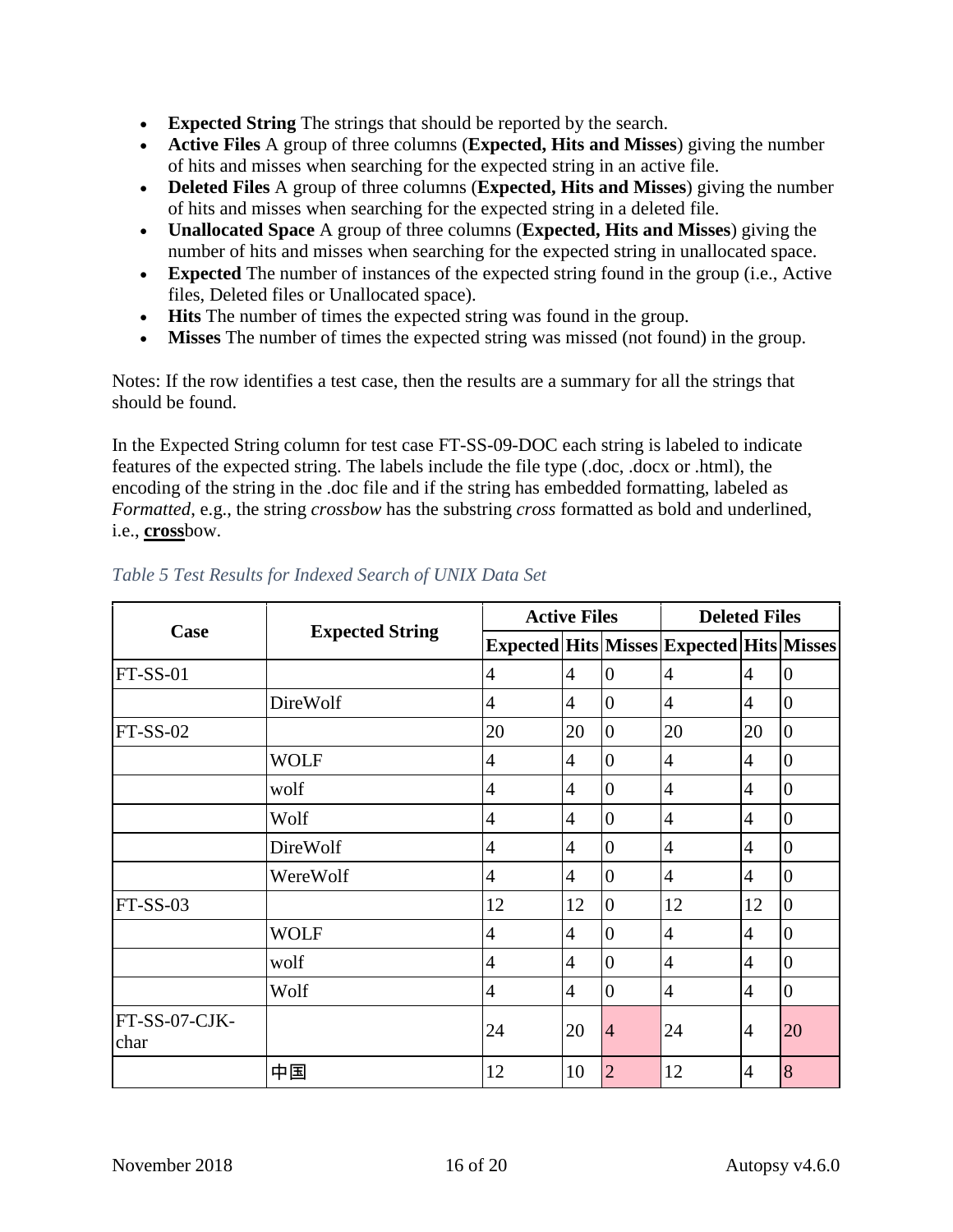| Case                    | <b>Expected String</b> | <b>Active Files</b> |                |                  | <b>Deleted Files</b>                                |                |                  |
|-------------------------|------------------------|---------------------|----------------|------------------|-----------------------------------------------------|----------------|------------------|
|                         |                        |                     |                |                  | Expected   Hits   Misses   Expected   Hits   Misses |                |                  |
|                         | 東京                     | 12                  | 10             | $\overline{2}$   | 12                                                  | $\overline{0}$ | 12               |
| FT-SS-07-CJK-<br>hangul |                        | 12                  | 10             | $\overline{2}$   | 12                                                  | 4              | $\overline{8}$   |
|                         | 서울                     | 12                  | 10             | $\overline{2}$   | 12                                                  | 4              | 8                |
| FT-SS-07-CJK-<br>kana   |                        | 24                  | 22             | $\overline{2}$   | 24                                                  | 16             | $\overline{8}$   |
|                         | スバル                    | 12                  | 10             | $\overline{2}$   | 12                                                  | $\overline{4}$ | 8                |
|                         | みつびし                   | 12                  | 12             | $\boldsymbol{0}$ | 12                                                  | 12             | $\overline{0}$   |
| FT-SS-07-Cyrillic       |                        | 12                  | 12             | $\overline{0}$   | 12                                                  | 12             | $\overline{0}$   |
|                         | Сибирь                 | 12                  | 12             | $\overline{0}$   | 12                                                  | 12             | $\overline{0}$   |
| FT-SS-07-Latin          |                        | 24                  | 24             | $\overline{0}$   | 24                                                  | 8              | 16               |
|                         | garçon                 | 12                  | 12             | $\overline{0}$   | 12                                                  | $\overline{4}$ | 8                |
|                         | Schönheit              | 12                  | 12             | $\overline{0}$   | 12                                                  | $\overline{4}$ | 8                |
| FT-SS-07-NoBOM          |                        | 52                  | 52             | $\overline{0}$   | 52                                                  | 52             | $\overline{0}$   |
|                         | Россия                 | 12                  | 12             | $\overline{0}$   | 12                                                  | 12             | $\boldsymbol{0}$ |
|                         | فلافل                  | 12                  | 12             | $\overline{0}$   | 12                                                  | 12             | $\overline{0}$   |
|                         | 中國                     | 12                  | 12             | $\overline{0}$   | 12                                                  | 12             | $\overline{0}$   |
|                         | QuarterHorse           | 16                  | 16             | $\overline{0}$   | 16                                                  | 16             | $\overline{0}$   |
| FT-SS-07-Norm           |                        | 100                 | 84             | 16               | 100                                                 | 36             | 64               |
|                         | mañana (NFD)           | 12                  | 9              | $\overline{3}$   | 12                                                  | $\overline{0}$ | 12               |
|                         | infinity (No Ligature) | 16                  | 16             | $\boldsymbol{0}$ | 16                                                  | 16             | $\boldsymbol{0}$ |
|                         | Mäuse (NFD)            | 12                  | 9              | $\overline{3}$   | 12                                                  | $\overline{0}$ | 12               |
|                         | infinity (Ligature)    | 12                  | 9              | $\overline{3}$   | 12                                                  | $\overline{0}$ | 12               |
|                         | Mäuse (NFC)            | 12                  | 10             | $\overline{2}$   | 12                                                  | $\overline{4}$ | 8                |
|                         | libertà (NFC)          | 12                  | 12             | $\overline{0}$   | 12                                                  | 12             | $\overline{0}$   |
|                         | libertà (NFD)          | 12                  | 9              | 3                | 12                                                  | $\overline{0}$ | 12               |
|                         | mañana (NFC)           | 12                  | 10             | $\overline{2}$   | 12                                                  | $\overline{4}$ | 8                |
| FT-SS-07-RTL            |                        | 12                  | 12             | $\overline{0}$   | 12                                                  | 12             | $\overline{0}$   |
|                         | الكسكس                 | 12                  | 12             | $\overline{0}$   | 12                                                  | 12             | $\overline{0}$   |
| FT-SS-08-Email          |                        | 28                  | 28             | $\overline{0}$   | 28                                                  | 28             | $\overline{0}$   |
|                         | iron.man@marvel.com    | 16                  | 16             | $\overline{0}$   | 16                                                  | 16             | $\overline{0}$   |
|                         | potus@capitol.gov      | $\overline{4}$      | $\overline{4}$ | $\overline{0}$   | $\overline{4}$                                      | $\overline{4}$ | $\overline{0}$   |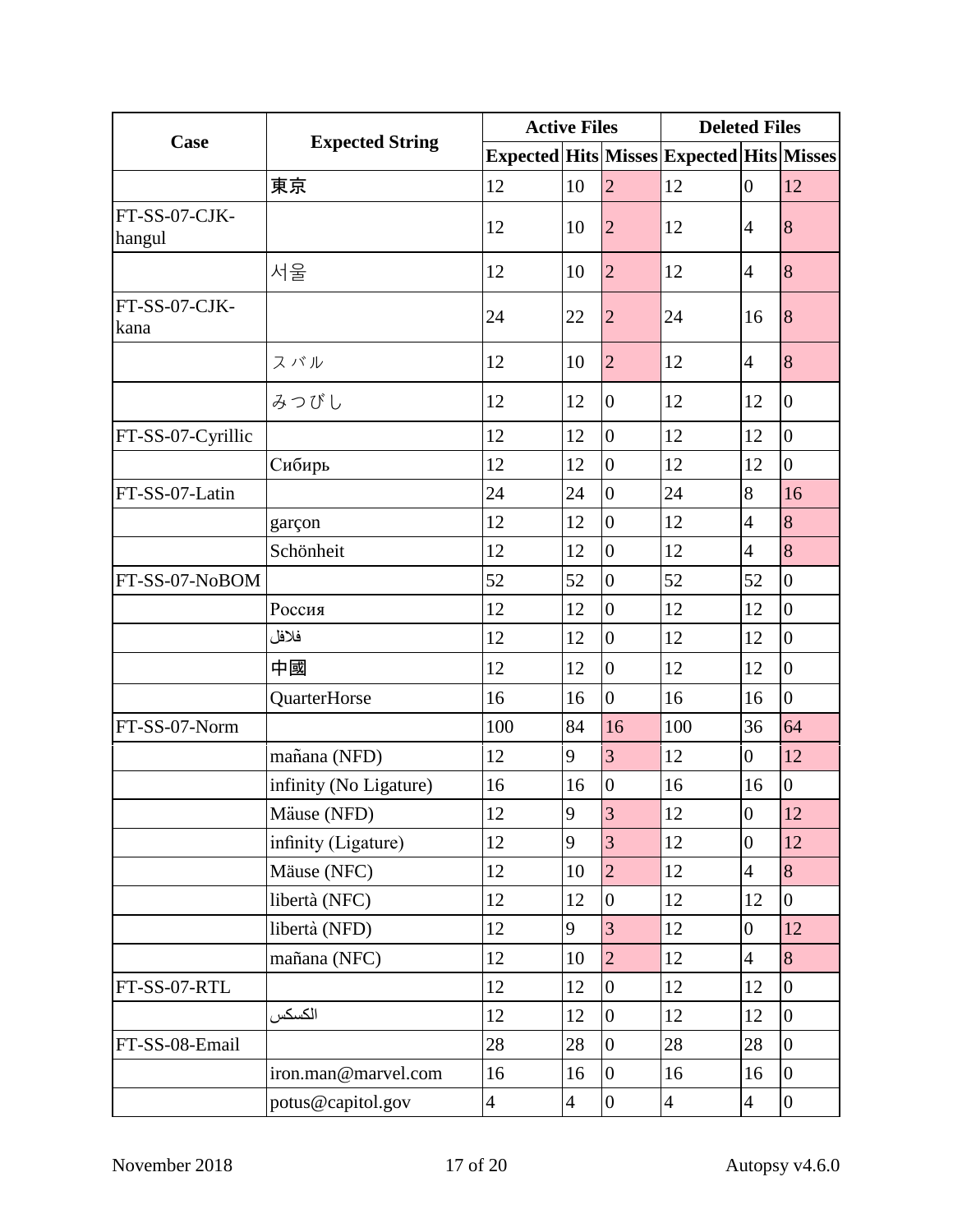| Case           |                                   | <b>Active Files</b> |                |                  | <b>Deleted Files</b>                      |                          |                  |
|----------------|-----------------------------------|---------------------|----------------|------------------|-------------------------------------------|--------------------------|------------------|
|                | <b>Expected String</b>            |                     |                |                  | Expected Hits Misses Expected Hits Misses |                          |                  |
|                | berlin@deutchland.net             | $\overline{4}$      | $\overline{4}$ | $\boldsymbol{0}$ | 4                                         | $\overline{4}$           | $\overline{0}$   |
|                | kgb@moscow.red.square.ru 4        |                     | $\overline{4}$ | $\overline{0}$   | $\overline{4}$                            | $\overline{4}$           | $\overline{0}$   |
| FT-SS-08-Phone |                                   | 28                  | 24             | $\overline{4}$   | 28                                        | 24                       | $\overline{4}$   |
|                | $(901)$ 555-1111                  | $\overline{4}$      | $\overline{0}$ | $\overline{4}$   | $\overline{4}$                            | 0                        | $\overline{4}$   |
|                | 301.555-9009                      | 16                  | 16             | $\overline{0}$   | 16                                        | 16                       | $\boldsymbol{0}$ |
|                | 800-555-1122                      | 4                   | $\overline{4}$ | $\overline{0}$   | 4                                         | $\overline{\mathcal{A}}$ | $\overline{0}$   |
|                | 202.555.3270                      | $\overline{4}$      | $\overline{4}$ | $\overline{0}$   | $\overline{4}$                            | $\overline{4}$           | $\boldsymbol{0}$ |
| FT-SS-09-Doc   |                                   | 16                  | 16             | $\overline{0}$   | $\overline{0}$                            | $\overline{0}$           | $\overline{0}$   |
|                | longbow<br>.html                  | $\overline{2}$      | $\overline{2}$ | $\boldsymbol{0}$ | $\boldsymbol{0}$                          | $\boldsymbol{0}$         | $\boldsymbol{0}$ |
|                | shotgun<br>Formatted .doc UTF-16  | $\overline{2}$      | 2              | $\boldsymbol{0}$ | $\overline{0}$                            | $\boldsymbol{0}$         | $\boldsymbol{0}$ |
|                | revolver<br>doc UTF-16            | $\overline{c}$      | 2              | $\boldsymbol{0}$ | $\overline{0}$                            | $\boldsymbol{0}$         | $\overline{0}$   |
|                | peroxide<br>.docx                 | $\overline{c}$      | $\overline{2}$ | $\overline{0}$   | $\boldsymbol{0}$                          | $\boldsymbol{0}$         | $\overline{0}$   |
|                | nitroglycerin<br>Formatted .docx  | $\overline{c}$      | 2              | $\boldsymbol{0}$ | $\overline{0}$                            | $\boldsymbol{0}$         | $\boldsymbol{0}$ |
|                | rifle<br>doc UTF-8                | $\overline{2}$      | 2              | $\overline{0}$   | $\overline{0}$                            | $\overline{0}$           | $\overline{0}$   |
|                | crossbow<br>Formatted .html       | $\overline{c}$      | 2              | $\overline{0}$   | $\overline{0}$                            | $\boldsymbol{0}$         | $\overline{0}$   |
|                | flintlock<br>Formatted .doc UTF-8 | $\overline{2}$      | 2              | $\boldsymbol{0}$ | $\overline{0}$                            | $\boldsymbol{0}$         | $\boldsymbol{0}$ |
| FT-SS-09-Meta  |                                   | 8                   | 8              | $\overline{0}$   | 8                                         | $8\,$                    | $\overline{0}$   |
|                | cañón                             | $\overline{4}$      | $\overline{4}$ | $\overline{0}$   | $\overline{\mathcal{A}}$                  | $\overline{4}$           | $\overline{0}$   |
|                | thunderbird                       | $\overline{4}$      | $\overline{4}$ | $\boldsymbol{0}$ | 4                                         | $\overline{4}$           | $\boldsymbol{0}$ |
| FT-SS-10-Regex |                                   | 8                   | 8              | $\overline{0}$   | 8                                         | 8                        | $\overline{0}$   |
|                | DireWolf                          | $\overline{4}$      | $\overline{4}$ | $\overline{0}$   | $\overline{\mathcal{L}}$                  | $\overline{4}$           | $\boldsymbol{0}$ |
|                | WereWolf                          | $\overline{4}$      | $\overline{4}$ | $\overline{0}$   | $\overline{4}$                            | $\overline{4}$           | $\overline{0}$   |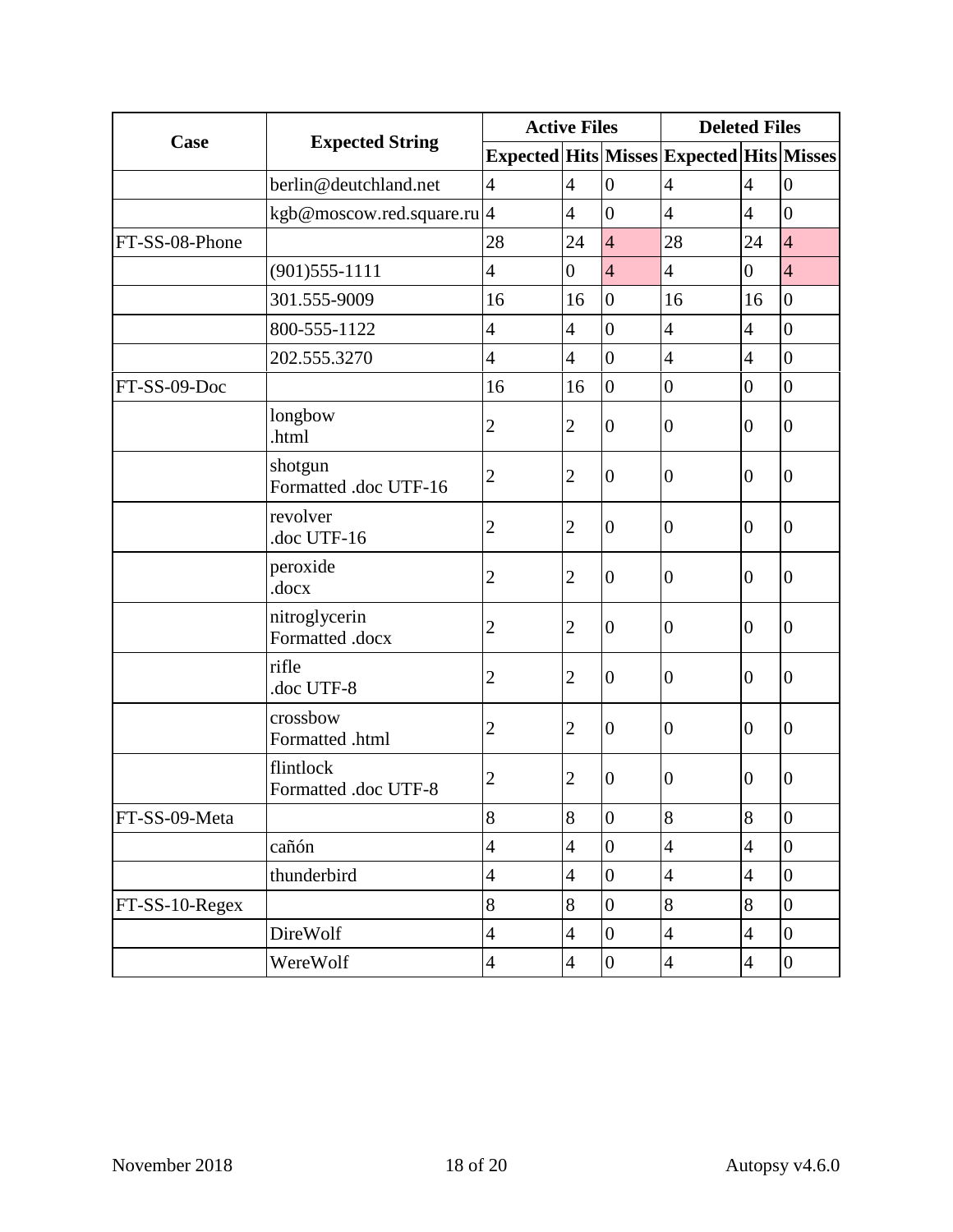#### <span id="page-20-0"></span>**4.2.2 Meta-Data results for Indexed Search of UNIX Data Set**

The following table presents search results for strings located in file system meta-data. The **Case**  column identifies the test case, the **String** column identifies the search string, the **Partition**  column identifies the partition (file system) where the string is located and the **Seen** column records if the search tool reported at least one instance of the string (yes or no) in meta-data.

| Case          | <b>String</b>    | <b>Partition</b> Seen |     |
|---------------|------------------|-----------------------|-----|
| FT-SS-09-Meta |                  |                       |     |
|               | thunderbird osxj |                       | Yes |
|               | thunderbird osxc |                       | Yes |
|               | thunderbird apfs |                       | Yes |
|               | thunderbird ext4 |                       | Yes |
|               | cañón            | $ext{ex}t4$           | Yes |

<span id="page-20-2"></span> *Table 6 Meta-data Results for Indexed Search of UNIX Data Set* 

#### <span id="page-20-1"></span>**4.2.3 Comments on Indexed Search of UNIX Data Set**

The following table presents any comments recorded during testing for a test case.

<span id="page-20-3"></span> *Table 7 Comments on Indexed Search of UNIX Data Set* 

| Case                                | <b>Comments</b>                                                                                                                                                                                                                                                                                                                                                                                  |
|-------------------------------------|--------------------------------------------------------------------------------------------------------------------------------------------------------------------------------------------------------------------------------------------------------------------------------------------------------------------------------------------------------------------------------------------------|
| $FT-SS-07-$                         | No UTF-16 search target string 中国 found in unallocated space or APFS.                                                                                                                                                                                                                                                                                                                            |
| CJK-char                            | No search target string 東京 found in unallocated space or APFS.                                                                                                                                                                                                                                                                                                                                   |
| $FT-SS-07-$<br>CJK-hangul reported. | No search target strings encoded UTF-16 in unallocated space or APFS were                                                                                                                                                                                                                                                                                                                        |
| $FT-SS-07-$                         | No search target strings of Katakana ( $7 \times \sqrt{v}$ ), encoded UTF-16 in unallocated                                                                                                                                                                                                                                                                                                      |
| CJK-kana                            | space or APFS were reported.                                                                                                                                                                                                                                                                                                                                                                     |
| $FT-SS-07-$                         | No search target strings encoded UTF-16 in unallocated space or APFS were                                                                                                                                                                                                                                                                                                                        |
| Latin                               | reported.                                                                                                                                                                                                                                                                                                                                                                                        |
| $FT-SS-07-$<br>Norm                 | Tool did not normalize the search string.<br>Search strings entered in NFC form found all targets in active files and deleted<br>files and all targets located in unallocated space if encoded in UTF-8, but<br>sometimes targets encoded in UTF-16 were missed.<br>Search strings entered in NFD form found all targets in active files, no targets<br>located in unallocated space were found. |